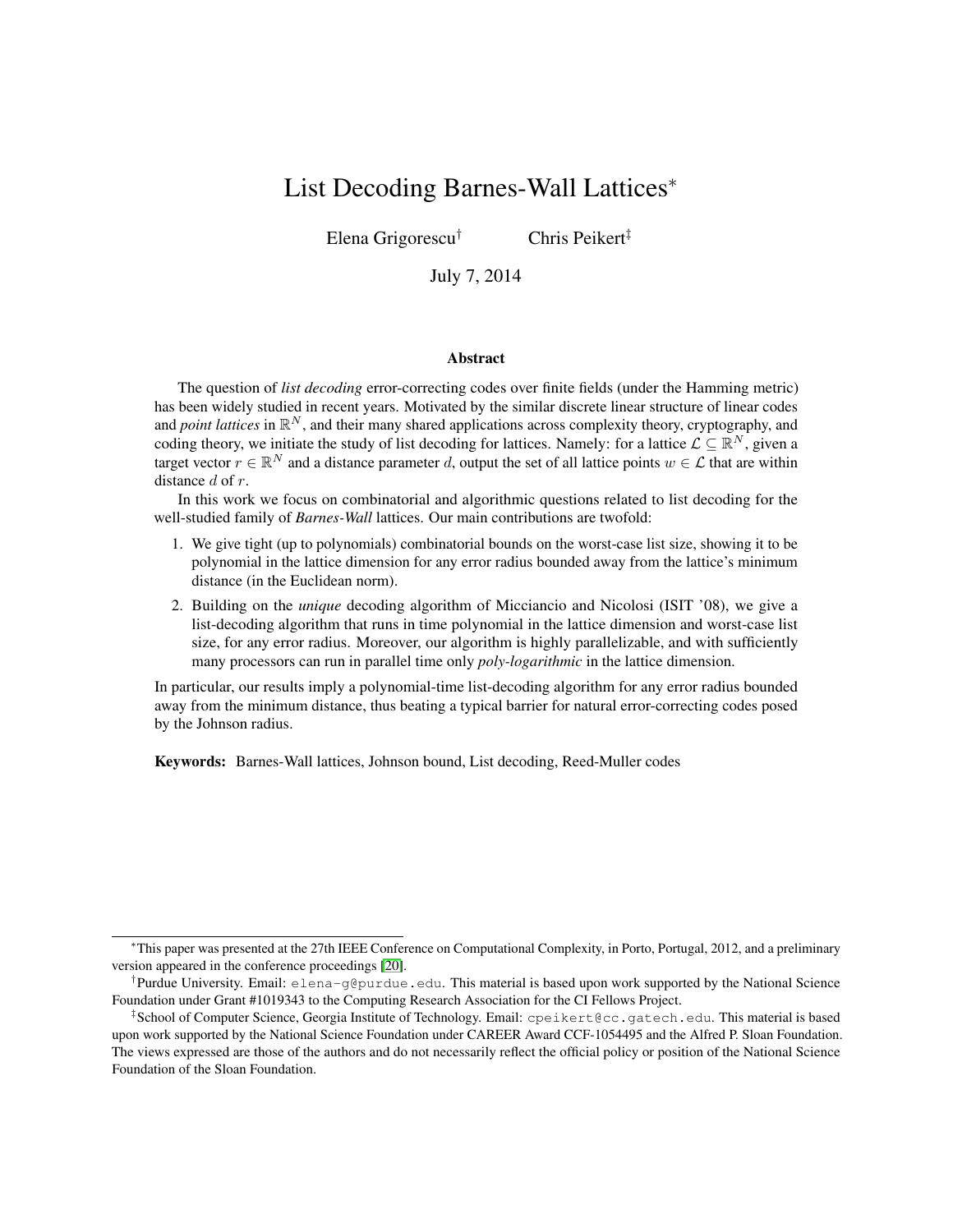### 1 Introduction

A linear error-correcting *code*  $C$  of block length  $N$  and dimension  $K$  over a field  $\mathbb F$  is a  $K$ -dimensional subspace of  $\mathbb{F}^N$ , generated as all F-linear combinations of K linearly independent vectors. The code's *minimum distance*, denoted  $d(C)$ , is the minimum Hamming distance between any two distinct codewords in  $\mathcal{C}$ , or equivalently the minimum Hamming weight over all nonzero codewords. It is often convenient to normalize distances by the dimension, yielding the *relative* (minimum) distance  $\delta(C) = d(C)/N$  of the code. Similarly, a point *lattice* of dimension N and rank K (where often  $K = N$ ) is a discrete additive subgroup of  $\mathbb{R}^N$  (or  $\mathbb{C}^N$ ), generated as all integer linear combinations of K linearly independent vectors. The lattice's minimum distance  $\lambda(\mathcal{L})$  is the minimum Euclidean norm over all nonzero lattice points  $x \in \mathcal{L}$ . Here it can also be convenient to normalize by the dimension, and for a closer analogy between the Hamming and Euclidean distances, in what follows we work with the *relative squared* distance (abbreviated rsd)  $\delta(x, y) = \delta(x - y)$  on  $\mathbb{R}^N$  or  $\mathbb{C}^N$ , where  $\delta(z) = \frac{1}{N} ||z||^2 = \frac{1}{N}$  $\frac{1}{N} \sum_{i=1}^{N} |z_i|^2$ . The *relative squared minimum distance* (abbreviated rsmd)  $\delta(\mathcal{L})$  of a lattice is therefore  $\delta(\mathcal{L}) = \lambda(\mathcal{L})^2/N$ .

Codes and lattices are intensely studied objects, with many applications in computational complexity, cryptography, and coding theory. In particular, both kinds of objects can be used to encode data so that it can be recovered reliably after being sent over a noisy channel. A central question associated with codes is *unique decoding*: given a received word  $r \in \mathbb{F}^N$  within relative Hamming distance less than  $\delta(\mathcal{C})/2$  of some codeword  $w \in \mathcal{C}$ , find w. Similarly, the unique (also known as bounded-distance) decoding problem on lattices is: given a received word  $r \in \mathbb{R}^N$  within rsd less than  $\delta(\mathcal{L})/4$  of some lattice vector  $v \in \mathcal{L}$ , find v. (Note that the 1/4 factor arises because distances are squared in our formulation.)

For error-correcting codes, Elias [\[14\]](#page-13-0) and Wozencraft [\[49\]](#page-15-0) proposed extending the classical unique decoding problem to settings where the amount of error could cause ambiguous decoding. More precisely, the goal of *list decoding* is to find all codewords within a certain relative distance (typically exceeding  $d(C)/2$ ) of a received word; in many cases, the list is guaranteed to contain few codewords. The first breakthrough algorithmic list decoding results were due to Goldreich and Levin [\[17\]](#page-13-1) for the Hadamard code, and to Sudan [\[43\]](#page-15-1) and Guruswami-Sudan [\[25\]](#page-14-1) for Reed-Solomon codes. These results and others have had countless applications, e.g., in building hard-core predicates for one-way functions [\[17\]](#page-13-1), in hardness amplification [\[46\]](#page-15-2), in learning Fourier coefficients [\[31,](#page-14-2) [16,](#page-13-2) [2\]](#page-13-3), and in constructing randomness extractors [\[47,](#page-15-3) [48,](#page-15-4) [27\]](#page-14-3).

There are two central tasks associated with list decoding: combinatorially bounding the number of codewords within a given radius of a received word, and algorithmically finding these codewords. An important question in understanding list decodability is finding the *list-decoding radius* of the code, i.e., the maximum distance from a received word within which the number of codewords is guaranteed to be polynomial in the input parameters.

The Johnson bound. Under the Hamming metric, the *Johnson bound* gives a distance up to which list decoding is guaranteed to be combinatorially efficient. One version of the Johnson bound states that for any code C of relative distance  $\delta$ , a Hamming ball of relative radius  $J(\delta) - \epsilon$  contains at most  $1/\epsilon^2$  codewords, and a ball of relative radius  $J(\delta)$  contains at most  $\delta N^2|\mathbb{F}|$  codewords, where  $J(\delta) = 1 - \sqrt{1 - \delta}$ . The Johnson bound is generic since it does not use any structure of the code (not even linearity), and in many cases it is not necessarily the same as the list-decoding radius. It is, however, a barrier in the current analysis of combinatorial list decoding for many well-studied families like Reed-Solomon codes, algebraic geometry codes, Chinese remainder codes, and others. The breakthrough works of Parvaresh-Vardy [\[37\]](#page-15-5) and Guruswami-Rudra [\[24\]](#page-14-4) gave families of codes which could be (efficiently) list decoded beyond the Johnson bound, and were followed by several related combinatorial and algorithmic results for other codes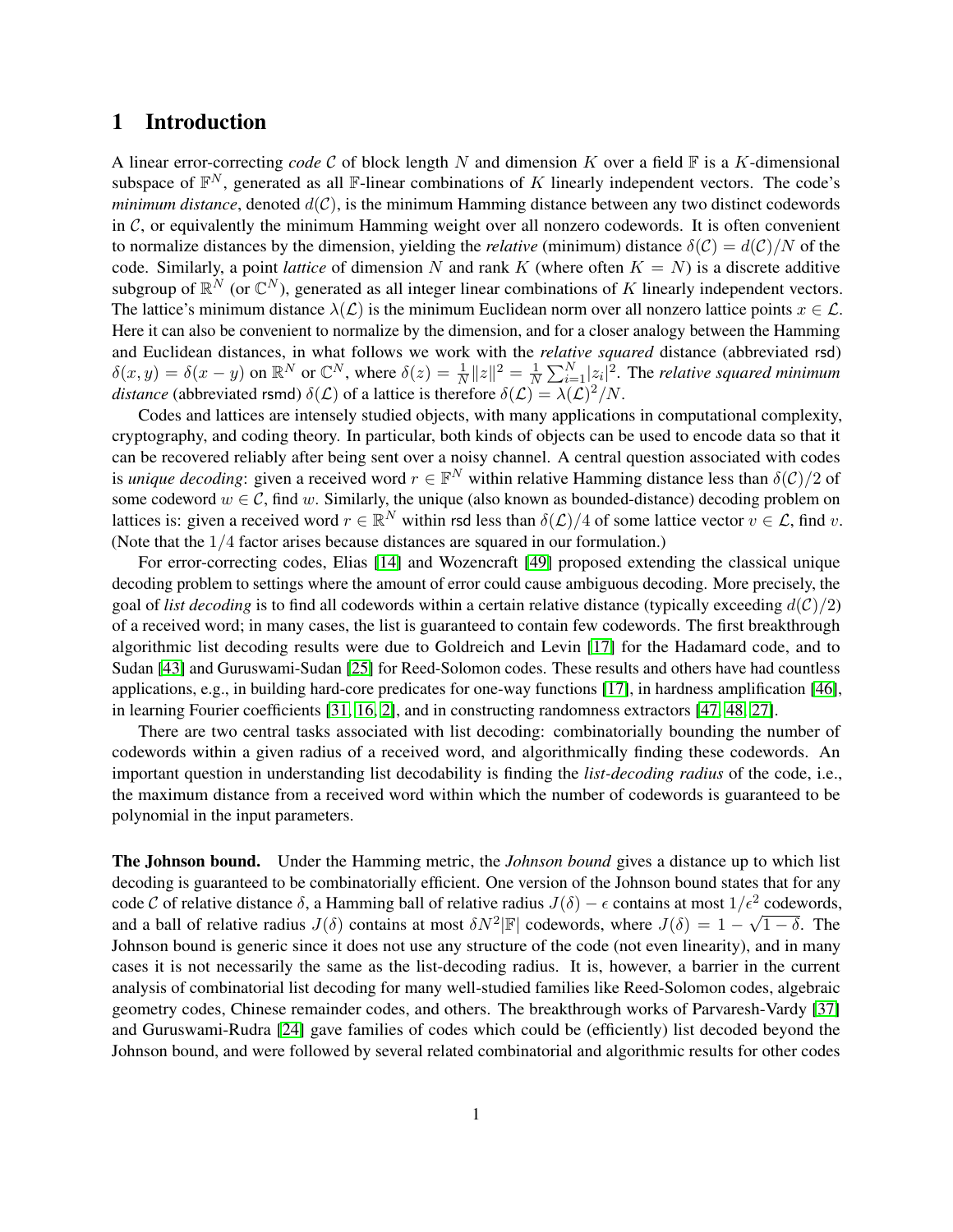(e.g., [\[9,](#page-13-4) [19,](#page-13-5) [30,](#page-14-5) [18\]](#page-13-6)). For more detailed surveys on list decoding of codes we refer to [\[44,](#page-15-6) [21,](#page-14-6) [22,](#page-14-7) [23\]](#page-14-8).

#### 1.1 Contributions

Motivated by the common discrete linear structure of codes and lattices, we initiate the study of list decoding for lattices, from both a combinatorial and algorithmic perspective. Conway and Sloane [\[7\]](#page-13-7) promoted the applicability of lattices in practice as alternatives to codes. Therefore, our study is motivated by practical applications in error-tolerant communication, but primarily by the naturalness of the list-decoding problem from a mathematical and computational perspective, and we hope that our work will find other applications in theoretical computer science.

In this work we focus on the *Barnes-Wall* (BW) [\[4\]](#page-13-8) family of lattices in  $\mathbb{C}^N$ , which have been well-studied in coding theory (see, e.g., [\[28,](#page-14-9) [29,](#page-14-10) [3,](#page-13-9) [36,](#page-15-7) [41\]](#page-15-8)) and share many connections to the Reed-Muller [\[35,](#page-14-11) [40\]](#page-15-9) family of error-correcting codes (we elaborate below). Barnes-Wall lattices were first constructed in order to demonstrate dense sphere packings, a feature that makes them useful in communications settings. Minimumdistance decoding algorithms for BW lattices were given in [\[28,](#page-14-9) [39,](#page-15-10) [42\]](#page-15-11), but they are either for fixed low dimensions or have runtimes exponential in the lattice dimension N. Micciancio and Nicolosi [\[34\]](#page-14-12) gave the first poly(N)-time algorithms for bounded-distance (unique) decoding of any BW lattice up to  $\delta/4$  relative error, along with parallel versions which run in as little as  $polylog(N)$  parallel time on sufficiently many processors. They also posed list decoding of BW lattices as an open problem.

Our main contributions are twofold:

- 1. We give tight (up to polynomials) combinatorial bounds on the worst-case list size for BW lattices, showing it to be polynomial in the lattice dimension  $N$  for any relative squared distance (rsd) bounded away from the rsmd  $\delta$  of the lattice. (See Theorems [1.2](#page-3-0) and [1.3](#page-3-1) below for precise statements.) We note that it was already known that the list size is super-polynomial  $N^{\Theta(\log N)}$  when the rsd equals  $\delta$  (see, e.g., [\[7,](#page-13-7) Chapter 1, §2.2, page 24]).
- 2. We give a corresponding list-decoding algorithm that, for any rsd, runs in time polynomial in the lattice dimension and worst-case list size. Our algorithm is a variant of the Micciancio-Nicolosi uniquedecoding algorithm, and as such it is also highly parallelizable: with sufficiently many processors it runs in only poly-logarithmic  $O(\log^2 N)$  parallel time.

We note that Johnson-type bounds for lattices are known and easy to obtain (in fact, the Johnson bound for codes under the Hamming metric is typically proved by reducing it to a packing bound in  $\mathbb{R}^N$  under the Euclidean norm; see, e.g., [\[5,](#page-13-10) [26,](#page-14-13) [45,](#page-15-12) [33\]](#page-14-14)). For a lattice  $\mathcal{L} \subset \mathbb{C}^N$  with rsmd  $\delta$ , the list size for rsd  $\delta \cdot (\frac{1}{2} - \epsilon)$ is at most  $\frac{1}{2\epsilon}$ , and for rsd  $\frac{\delta}{2}$  is at most 4N (see Lemma [2.3\)](#page-7-0). Interestingly, the latter bound is tight for BW lattices (see Corollary [2.4\)](#page-7-1). Since  $\delta = 1$  for every BW lattice, our combinatorial and algorithmic results for rsd up to 1 therefore apply far beyond the Johnson bound.

To describe our results in more detail, we need to define Barnes-Wall lattices. Let  $\mathbb{G} = \mathbb{Z}[i]$  be the ring of Gaussian integers, and let  $\phi = 1 + i \in \mathbb{G}$ .

**Definition 1.1 (Barnes-Wall lattice).** The *n*th Barnes-Wall lattice BW<sub>n</sub>  $\subseteq \mathbb{G}^N$  of dimension  $N = 2^n$  is defined recursively as  $BW_0 = \mathbb{G}$ , and for positive integer  $n \geq 1$  as

$$
BW_n = \{ [u, u + \phi v] : u, v \in BW_{n-1} \}.
$$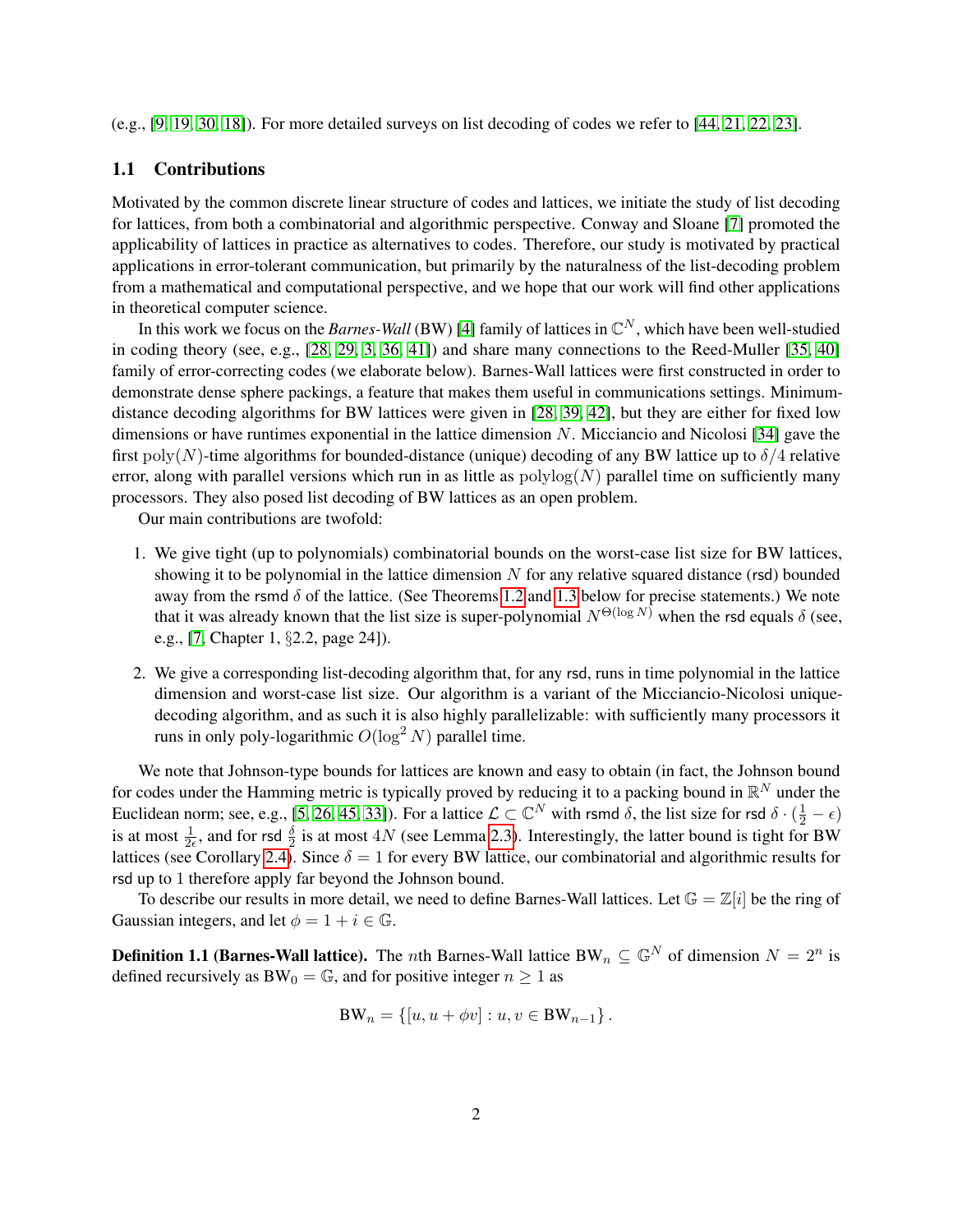One can check that BW<sub>n</sub> is a lattice; indeed, it is easy to verify that it is generated as the  $\mathbb G$ -linear combinations of the rows of the n-fold Kronecker product

$$
W = \begin{bmatrix} 1 & 1 \\ 0 & \phi \end{bmatrix}^{\otimes n} \in \mathbb{C}^{N \times N}.
$$

A simple induction proves that the minimum distance of BW<sub>n</sub> is  $\sqrt{N}$ , i.e., its rsmd is  $\delta = 1$  $\delta = 1$ .<sup>1</sup> Also observe that if  $[u, w = u + \phi v] \in BW_n$  for  $u, w \in \mathbb{C}^{N/2}$ , then  $[w, u] \in BW_n$ : indeed, we have  $w, -v \in BW_{n-1}$  and so  $[w, u = w + \phi \cdot -v] \in BW_n$ . The mathematical and coding properties of Barnes-Wall lattices have been studied in numerous works, e.g., [\[1,](#page-12-0) [7,](#page-13-7) [28,](#page-14-9) [29,](#page-14-10) [36,](#page-15-7) [41,](#page-15-8) [42,](#page-15-11) [34\]](#page-14-12).

**Combinatorial bounds.** Let  $\ell(\eta, n)$  denote the worst-case list size (over all received words) for BW<sub>n</sub> at rsd  $\eta$ . We prove the following upper bound.

<span id="page-3-0"></span>**Theorem 1.2.** *For any integer*  $n \geq 0$  *and real*  $\epsilon > 0$ *, we have* 

$$
\ell(1 - \epsilon, n) \le 4 \cdot (1/\epsilon)^{16n} = N^{O(\log(1/\epsilon))}.
$$

Moreover, we show that the above bound is tight, up to polynomials.

<span id="page-3-1"></span>**Theorem 1.3.** For any integer  $n \geq 0$  and  $\epsilon \in [2^{-n}, 1]$ , we have

$$
\ell(1-\epsilon,n) \ge 2^{(n-\log\frac{1}{\epsilon})\log\frac{1}{2\epsilon}}.
$$

*In particular, for any constant*  $\epsilon > 0$  (or even any  $\epsilon \ge N^{-c}$  for  $c < 1$ ), we have  $\ell(1 - \epsilon, n) = N^{\Omega(\log(1/\epsilon))}$ .

As previously mentioned, it is also known that at rsd  $\eta = 1$ , the maximum list size  $\ell(1, n)$  is quasipolynomial  $N^{\Theta(\log N)}$  in the lattice dimension, and is achieved by letting the received word be any lattice point [\[7,](#page-13-7) Chapter 1, §2.2, page 24]. Because the rsmd of  $BW_n$  is exactly 1, here we are just considering the number of lattice points at minimum distance from the origin, the so-called "kissing number" of the lattice.

List-decoding algorithm. We complement the above combinatorial bounds with an algorithmic counterpart, which builds upon the unique (bounded-distance) decoding algorithm of Micciancio and Nicolosi [\[34\]](#page-14-12) for rsd up to  $\frac{1}{4}$ .

<span id="page-3-3"></span>**Theorem 1.4.** There is a deterministic algorithm that, given any received word  $r \in \mathbb{C}^N$  and  $\eta \geq 0$ , outputs *the list of all points in BW<sub>n</sub> that lie within rsd*  $\eta$  *of r, and runs in time*  $O(N^2) \cdot \ell(\eta, n)^2$ *.* 

We also remark that the algorithm can be parallelized just as in [\[34\]](#page-14-12), and runs in only polylogarithmic  $O(\log^2 N)$  parallel time on  $p \ge N^2 \cdot \ell(\eta, n)^2$  processors.

Theorems [1.2](#page-3-0) and [1.4](#page-3-3) immediately imply the following corollary for  $\eta = 1 - \epsilon$ .

*Corollary 1.5.* There is a deterministic algorithm that, given a received word  $r \in \mathbb{C}^N$  and  $\epsilon > 0$ , outputs the list of all lattice points in BW<sub>n</sub> that lie within rsd  $(1 - \epsilon)$  of r, and runs in time  $(1/\epsilon)^{O(n)} = N^{O(\log(1/\epsilon))}$ .

Given the lower bounds, our algorithm is optimal in the sense that for any constant  $\epsilon > 0$ , it runs in poly(N) time for rsd  $1 - \epsilon$ , and that list decoding in poly(N) time is impossible (in the worst case) at rsd 1.

<span id="page-3-2"></span><sup>&</sup>lt;sup>1</sup>The fundamental volume of BW<sub>n</sub> in  $\mathbb{C}^N$  is  $\det(W) = 2^{nN/2}$ , so its determinant-normalized minimum distance is The fundamental volume of  $Bw_n$  in  $\mathbb{C}^n$  is  $det(W) = 2^{n+1}\pi$ , so its determinant-normalized minimum distance is  $\sqrt{N}/det(W)^{1/(2N)} = \sqrt[4]{N}$ . This is better than the normalized minimum distance 1 of the integer lattice  $\math$  $\sqrt{N}$  det(*W*)  $\sqrt{N} = \sqrt{N}$ . This is better than the normal hat the largest possible of  $\Theta(\sqrt{N})$  for *N*-dimensional lattices.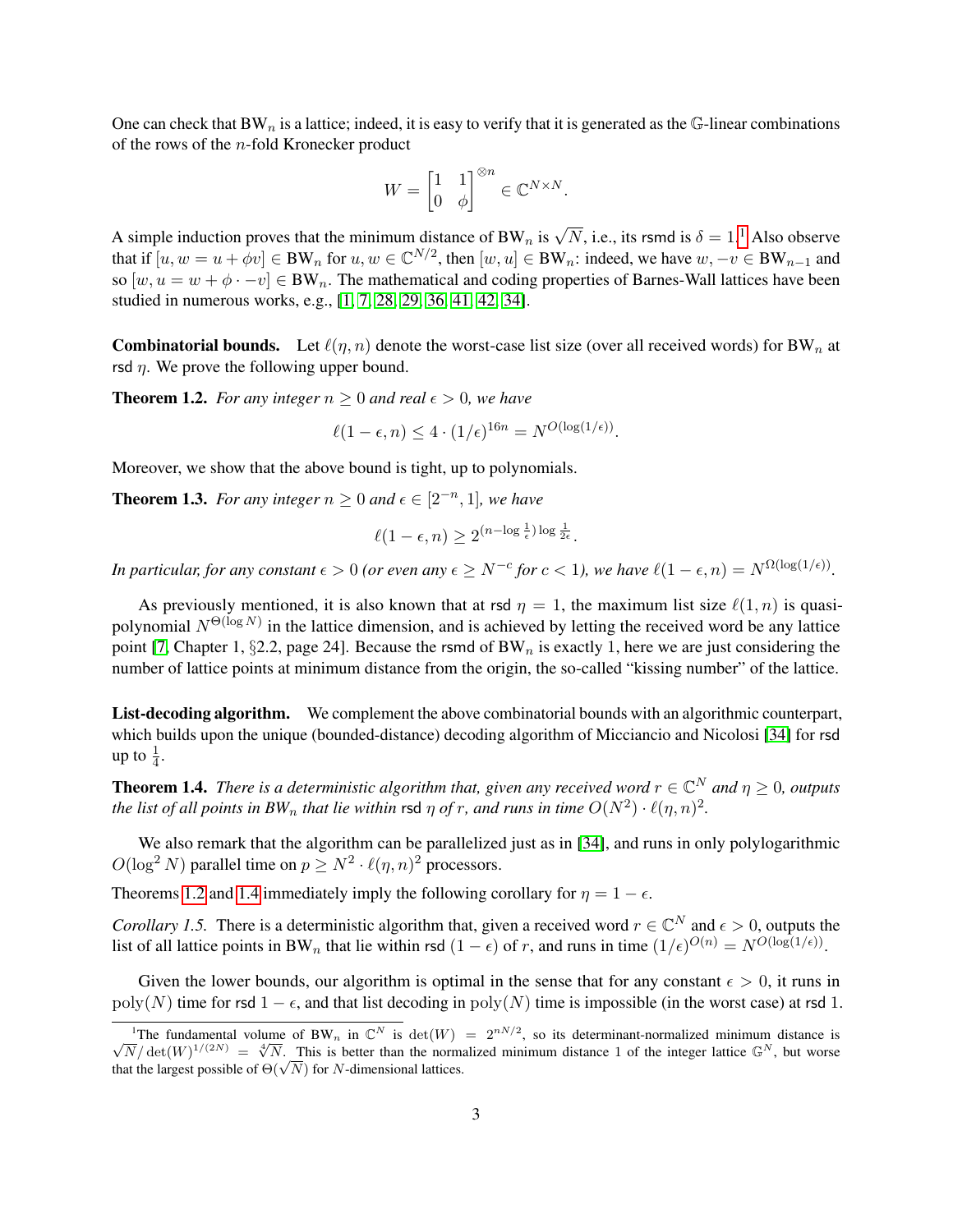#### 1.2 Proof Overview and Techniques

Combinatorial bounds. Our combinatorial results exploit a few simple observations, some of which were also useful in obtaining the algorithmic results of [\[34\]](#page-14-12). The first is that by the Pythagorean theorem, if  $\eta = \delta(r, w)$  is the rsd between a received vector  $r = [r_0, r_1] \in \mathbb{C}^N$  and a lattice vector  $w = [w_0, w_1] \in BW_n$ (where  $r_i \in \mathbb{C}^{N/2}$  and  $w_i \in BW_{n-1}$ ), then  $\delta(r_b, w_b) \leq \eta$  for some  $b \in \{0, 1\}$ . The second observation (proved above) is that BW lattices are closed under the operation of swapping the two halves of their vectors, namely,  $[w_0, w_1] \in BW_n$  if and only if  $[w_1, w_0] \in BW_n$ . Therefore, without loss of generality we can assume that  $\delta(r_0, w_0) \leq \eta$ , while incurring only an extra factor of 2 in the final list size. A final important fact is the relationship between the rsd's for the two Barnes-Wall vectors  $u = w_0, v = \frac{1}{\phi}$  $\frac{1}{\phi}(w_1-w_0)\in \mathrm{BW}_{n-1}$  that determine  $w$ ; namely, we have

$$
\eta = \frac{1}{2}\delta(r_0, u) + \delta(\frac{1}{\phi}(r_1 - u), v).
$$

(See Lemma [2.1.](#page-7-2)) Since  $\delta(r_0, u) \leq \eta$ , we have must have  $\delta(\frac{1}{\phi})$  $\frac{1}{\phi}(r_1-u), v) = \eta - \frac{1}{2}$  $\frac{1}{2}\delta(r_0, w_0) \in [\eta/2, \eta].$ 

Our critical insight in analyzing the list size is to carefully partition the lattice vectors in the list according to their distances from the respective halves of the received word. Informally, a larger distance on the left half (between  $r_0$  and u) allows for a larger list of u's, but also implies a smaller distance on the right half (between  $\frac{1}{\phi}(r_1 - u)$  and v), which limits the number of possible corresponding v's. We bound the total list size using an inductive argument for various carefully chosen ranges of the distances at lower dimensions. Remarkably, this technique along with the Johnson bound allows us to obtain tight combinatorial bounds on the list size for distances all the way up to the minimum distance.

As a warm-up example, which also serves as an important step when analyzing larger rsd's, Lemma [2.5](#page-8-0) gives a bound of  $\ell(\frac{5}{8})$  $(\frac{5}{8}, n) \leq 4 \cdot 24^n = \text{poly}(N)$  for rsd  $\eta = \frac{5}{8}$  $\frac{5}{8}$ . This bound is obtained by partitioning according to the two cases  $\delta(r_0, u) \in [0, \frac{5}{12})$  and  $\delta(r_0, u) \in [\frac{5}{12}, \frac{5}{8}]$  $\frac{5}{8}$ , which imply that the rsd between v and 1  $\frac{1}{\phi}(r_1 - u)$  is at most  $\frac{5}{8}$  and  $\frac{5}{12}$ , respectively. When bounding the corresponding number of u's and v's, the rsd's up to  $\frac{5}{12} < \frac{1}{2}$  $\frac{1}{2}$  are handled by the Johnson bound, and rsd's up to  $\frac{5}{8}$  are handled by induction on the dimension.

To extend the argument to rsd's up to  $\eta = 1 - \epsilon$ , we need to partition into three cases, including ones which involve rsd's  $1 - \frac{3\epsilon}{2}$  $\frac{3\epsilon}{2}$  and  $\frac{3}{4}$ . In turn, the bound for rsd  $\frac{3}{4}$  also uses three cases, plus the above bound for rsd  $\frac{5}{8}$ . Interestingly, all our attempts to use fewer cases or a more direct analysis resulted in qualitatively worse list size bounds, such as  $N^{O(\log^2(1/\epsilon))}$  or worse.

Lastly, our lower bounds from Theorem [1.3](#page-3-1) are obtained by using a representation of BW lattices in terms of RM codes (see Fact [2.7\)](#page-9-0), and by adapting the lower bounds from [\[19\]](#page-13-5) for RM codes to BW lattices.

List-decoding algorithm. A natural approach to devising a list-decoding algorithm using the above facts (also used in the context of Reed-Muller codes [\[19\]](#page-13-5)) is to first list decode the left half  $r_0$  of the received word to get a list of u's, and then sequentially run through the output list to decode the right half  $\frac{1}{\phi}(r_1 - u)$ and get a corresponding list of  $v$ 's for each value of  $u$ . However, because the recursion has depth  $n$ , the straightforward analysis reveals a super-polynomial runtime  $N^{\Omega(n)}$  for rsd  $\eta \geq 1/2$ , because the list size at depth *d* can be  $\geq 4N/2^d$ .

Instead, our list-decoding algorithm is based on the elegant divide-and-conquer algorithm of [\[34\]](#page-14-12) for bounded-distance (unique) decoding, which decodes up to half the minimum distance (i.e.,  $\eta = \frac{1}{4}$  $\frac{1}{4}$ ) in quasi-linear  $\tilde{O}(N)$  time, or even poly-logarithmic  $O(\log^c N)$  parallel time on a sufficiently large poly $(N)$ number of processors.

The main feature of the algorithm, which we exploit in our algorithm as well, is the use of a distancepreserving linear automorphism  $T$  of the BW lattice, i.e.,  $T(BW_n) = BW_n$  (see Fact [3.1\)](#page-10-0). In particular,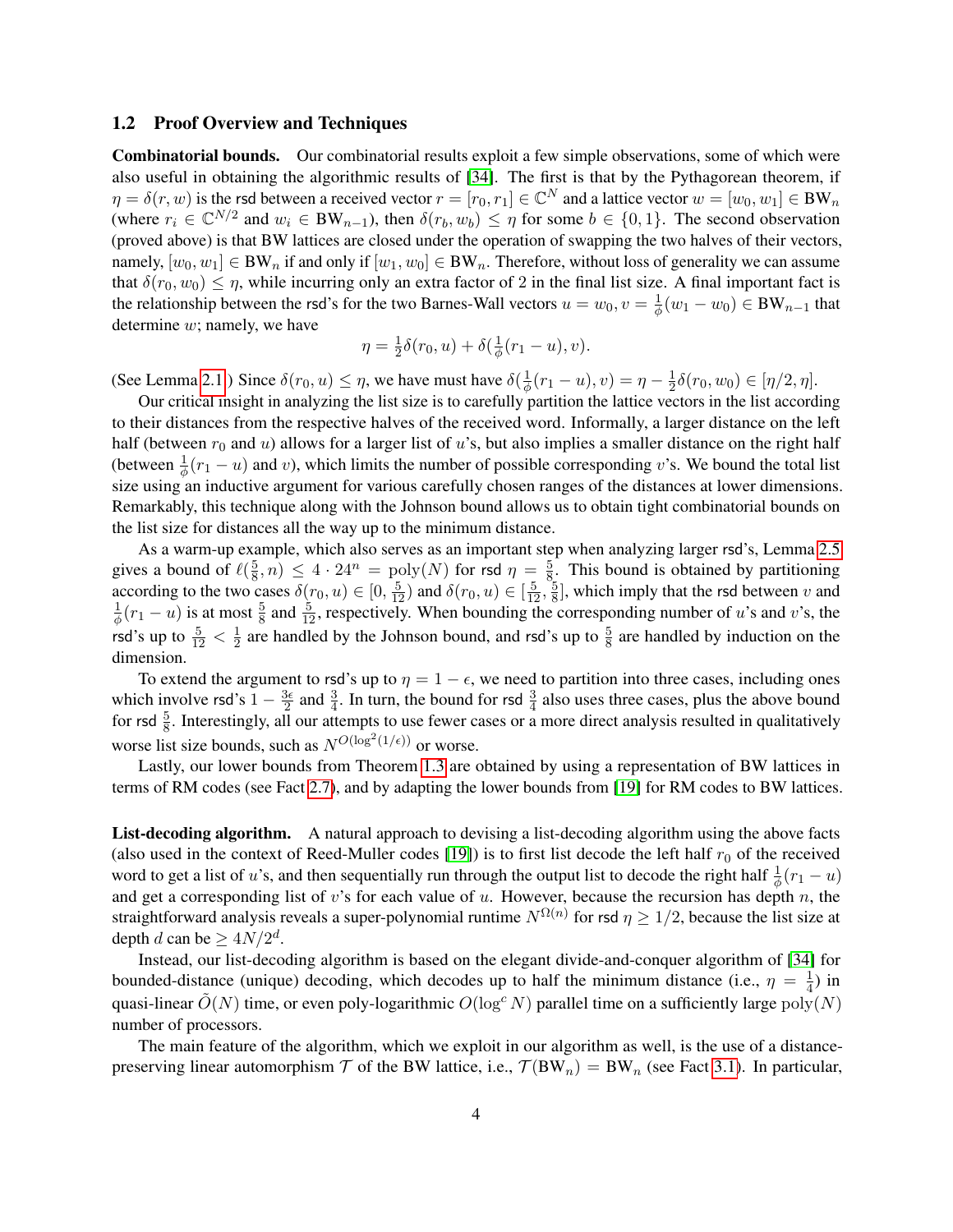a lattice vector  $w \in BW_n$  can be reconstructed from just *one* arbitrary half of each of  $w = [w_0, w_1]$  and  $\mathcal{T}(w) = [\mathcal{T}_0(w), \mathcal{T}_1(w)]$ . Recall that for a received word  $r = [r_0, r_1]$  (where  $r_i \in \mathbb{C}^{N/2}$ ), we are guaranteed that  $\delta(r_b, w_b) \leq \delta(r, w)$  for some  $b \in \{0, 1\}$ , and similarly for  $\mathcal{T}(r)$  and  $\mathcal{T}(w)$ . These facts straightforwardly yield a divide-and-conquer, parallelizable list-decoding algorithm that recursively list decodes each of the four halves  $r_0, r_1, T_0(r), T_1(r)$  and reconstructs a list of solutions by combining appropriate pairs from the sub-lists, and keeping only those that are within the distance bound. The runtime of this algorithm is only quadratic in the worst-case list size, times a  $poly(N)$  factor (see Section [3\)](#page-10-1). We emphasize that the only difference between our algorithm and the MN algorithm is the simple but crucial observation that one can replace single words by lists in the recursive steps. The runtime analysis, however, is entirely different, because it depends on the combinatorial bounds on list size.

#### 1.3 Comparison with Reed-Muller Codes

Here we discuss several common and distinguishing features of Barnes-Wall lattices and Reed-Muller codes.

**Definition 1.6 (Reed-Muller code).** For integers  $d, n \ge 0$ , the Reed-Muller code of degree d in n variables (over  $\mathbb{F}_2$ ) is defined as

$$
RM_n^d = \left\{ \langle p(\alpha) \rangle_{\alpha \in \mathbb{F}_2^n} : p \in \mathbb{F}_2[x_1, \ldots, x_n], \deg(p) \leq d \right\}.
$$

An equivalent recursive definition is  $\text{RM}_n^0 = \{\bar{0}, \bar{1}\} \subseteq \mathbb{F}_2^{2^n}$  $_2^{2^n}$  for any integer  $n \geq 0$ , and

$$
RM_n^d = \{ [u, u + v] : u \in RM_{n-1}^d, v \in RM_{n-1}^{d-1} \}.
$$

Here if  $u \in RM_{n-1}^d$ ,  $v \in RM_{n-1}^{d-1}$  correspond to polynomials  $p_u, p_v \in \mathbb{F}_2[x_1, \ldots x_{n-1}]$  respectively, then the codeword  $[u, u + v] \in RM_n^d$  corresponds to the polynomial  $p = p_u + x_n \cdot p_v \in \mathbb{F}_2[x_1, \dots, x_n]$ .

The recursive definition of RM codes already hints at structural similarities between BW lattices and RM codes. Indeed, BW lattices can be equivalently defined as evaluations modulo  $\phi^n$  of (Gaussian) integer multilinear polynomials in n variables over the domain  $\{0,\phi\}^n$ . Recall that an integer multilinear polynomial  $p \in \mathbb{G}[x_1,\ldots,x_n]$  is one whose monomials have degree at most one in each variable (and hence total degree at most  $n$ ), i.e.,

$$
p(x_1,\ldots,x_n)=\sum_{S\in\{0,1\}^n}a_S\cdot\prod_{i\in S}x_i
$$

where each  $a_S \in \mathbb{G}$ . A simple inductive argument proves the following lemma.

Lemma 1.7. 
$$
\text{BW}_n = \phi^n \mathbb{G}^{2^n} + \{ \langle p(x) \rangle_{x \in \{0, \phi\}^n} : p \in \mathbb{G}[x_1, \dots, x_n] \text{ is multilinear} \}.
$$

Thus, while RM<sup>d</sup> codewords correspond to low-degree polynomials (when d is small), BW lattice points correspond to possibly high-degree polynomials. As an immediate application, our main theorems imply the following corollary regarding the set of integer multilinear polynomials that approximate a function  $f: \{0, \phi\}^n \to \mathbb{C}.$ 

*Corollary 1.8.* Given a map  $f: \{0, \phi\}^n \to \mathbb{C}$  (represented as a lookup table) and  $\epsilon = \Omega(N^{-c})$  for some  $c < 1$  and  $N = 2<sup>n</sup>$ , there exists an algorithm that outputs in time  $N^{O(\log(1/\epsilon))}$  all the integer multilinear polynomials  $g: \{0, \phi\}^n \to \mathbb{C}$  such that  $||f - g||^2 \le (1 - \epsilon)N$ .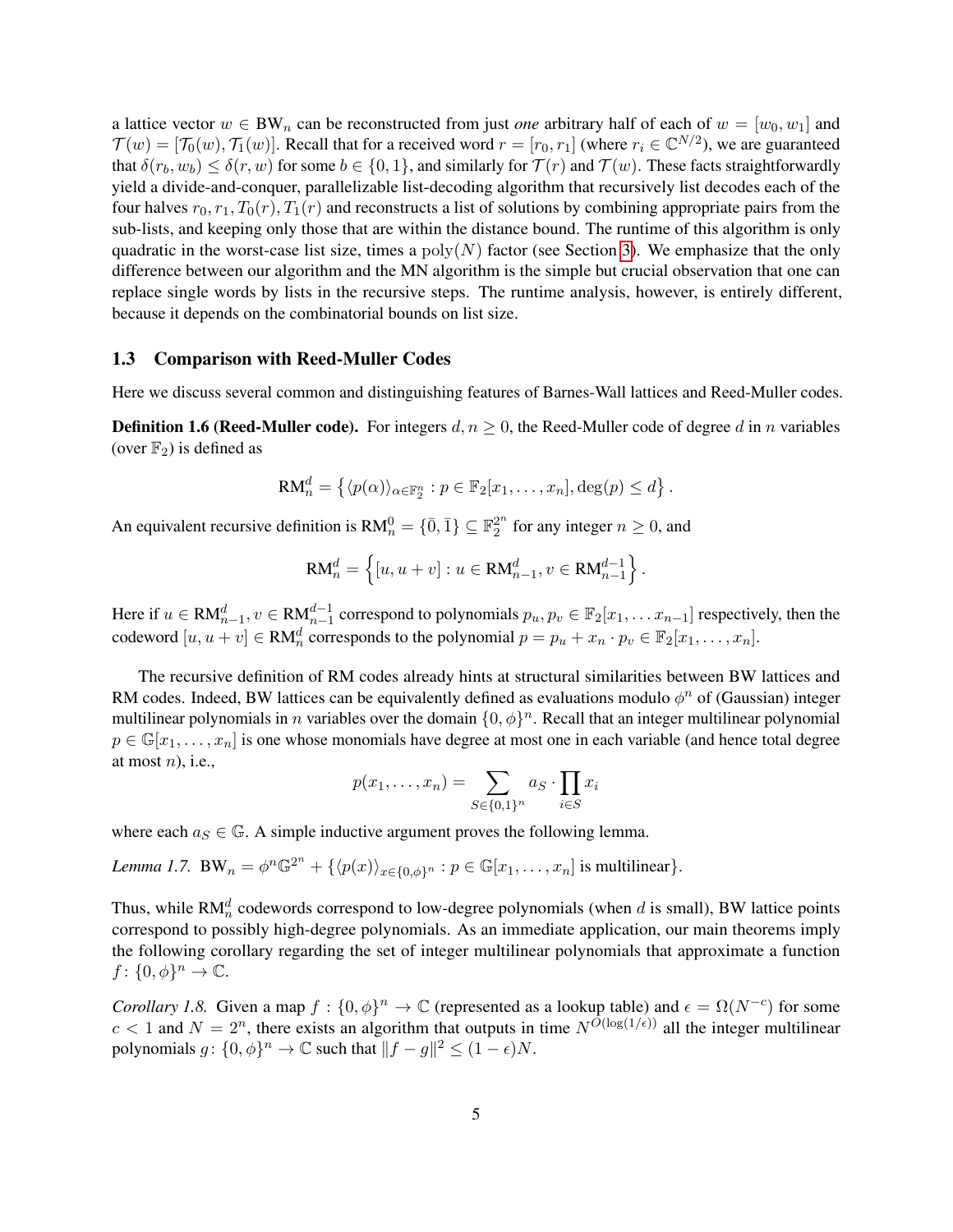Just as in our algorithmic results for BW lattices, the recursive structure of RM codes is critically used in list-decoding algorithms for these codes, but in a different way than in our algorithm. The list-decoding algorithm for RM $_n^d$  given in [\[19\]](#page-13-5) recursively list decodes one of the halves of a received word, and then for each codeword in the list it recursively list decodes the other half of the received word. The recursion has depth d and thus has a total running time of  $poly(N) \cdot \ell(\eta)^d$ , where  $\ell(\eta)$  is the list size at relative (Hamming) distance η. As mentioned above, a similar algorithm can work for BW lattices, but the natural analysis implies a super-polynomial  $\ell(\eta)^n$  lower bound on the running time, since now the recursion has depth n. The reason we can overcome this potential bottleneck is the existence of the linear automorphism  $\tau$  of BW<sub>n</sub>, which allows us to make only a *constant* number of recursive calls (independently of each other), plus a  $poly(N) \cdot \ell(\eta)^2$ -time combining step, which yields a runtime of the form  $O(1)^n \cdot \text{poly}(N) \cdot \ell(\eta)^2 = \text{poly}(N) \cdot \ell(\eta)^2$ .

We note that RM $_n^d$  codes are efficiently list decodable up to a radius larger than the minimum distance [\[19\]](#page-13-5), and remark that while RM codes are some of the oldest and most intensively studied codes, it was not until recently that their list-decoding properties have been very well understood [\[38,](#page-15-13) [19,](#page-13-5) [30\]](#page-14-5).

#### 1.4 Other Related Work

Cohn and Heninger [\[6\]](#page-13-11) study a list-decoding model on polynomial lattices, under both the Hamming metric and certain 'non-Archimedian' norms. Their polynomial analogue of Coppersmith's theorem [\[8\]](#page-13-12) implies, as a special case, Guruswami and Sudan's result on list decoding Reed-Solomon codes [\[25\]](#page-14-1).

Decoding and list decoding in the Euclidean space has been also considered for embeddings into real vector spaces of codes classically defined over finite fields. These embeddings can give rise to so-called spherical codes, where the decoding problem has as input a received vector on the unit sphere, and is required to output the points in the code (also on the unit sphere) that form a small angle with the given target. Another related decoding model is soft-decision decoding, where for each position of the received word, each alphabet symbol is assigned a real-valued weight representing the confidence that the received symbol matches it. Soft decision unique decoding for RM codes was studied in [\[11,](#page-13-13) [13,](#page-13-14) [12\]](#page-13-15), and list-decoding algorithms were shown in [\[10,](#page-13-16) [15\]](#page-13-17).

Further, the question of decoding lattices is related to the well-studied *vector quantization* problem. In this problem, vectors in the ambient space need to be rounded to nearby points of a discrete lattice; for further details on this problem see, for example, [\[7\]](#page-13-7).

**Organization.** In Section [2](#page-6-0) we prove our combinatorial upper and lower bounds for BW lattices. In Section [3](#page-10-1) we present and analyze our main list-decoding algorithm. We conclude in Section [4](#page-12-1) with several open problems.

### <span id="page-6-0"></span>2 Combinatorial Bounds

We start with a few basic definitions. For a lattice L, a vector  $r \in \mathbb{C}^m$  (often called a received word) and any  $\eta \geq 0$ , define  $L_{\mathcal{L}}(r,\eta) = \{x \in \mathcal{L} : \delta(r,x) \leq \eta\}$  to be the list of lattice points  $w \in \mathcal{L}$  such that  $\delta(r, w) \leq \eta$ . We often omit the subscript L when the lattice is clear from context. For  $\eta \geq 0$  and nonnegative integer n with  $N = 2^n$ , we define  $\ell(\eta, n) = \max_{r \in \mathbb{C}^n} |L_{BW_n}(r, \eta)|$  to be the maximum list size for rsd  $\eta$ , for the *n*th Barnes-Wall lattice.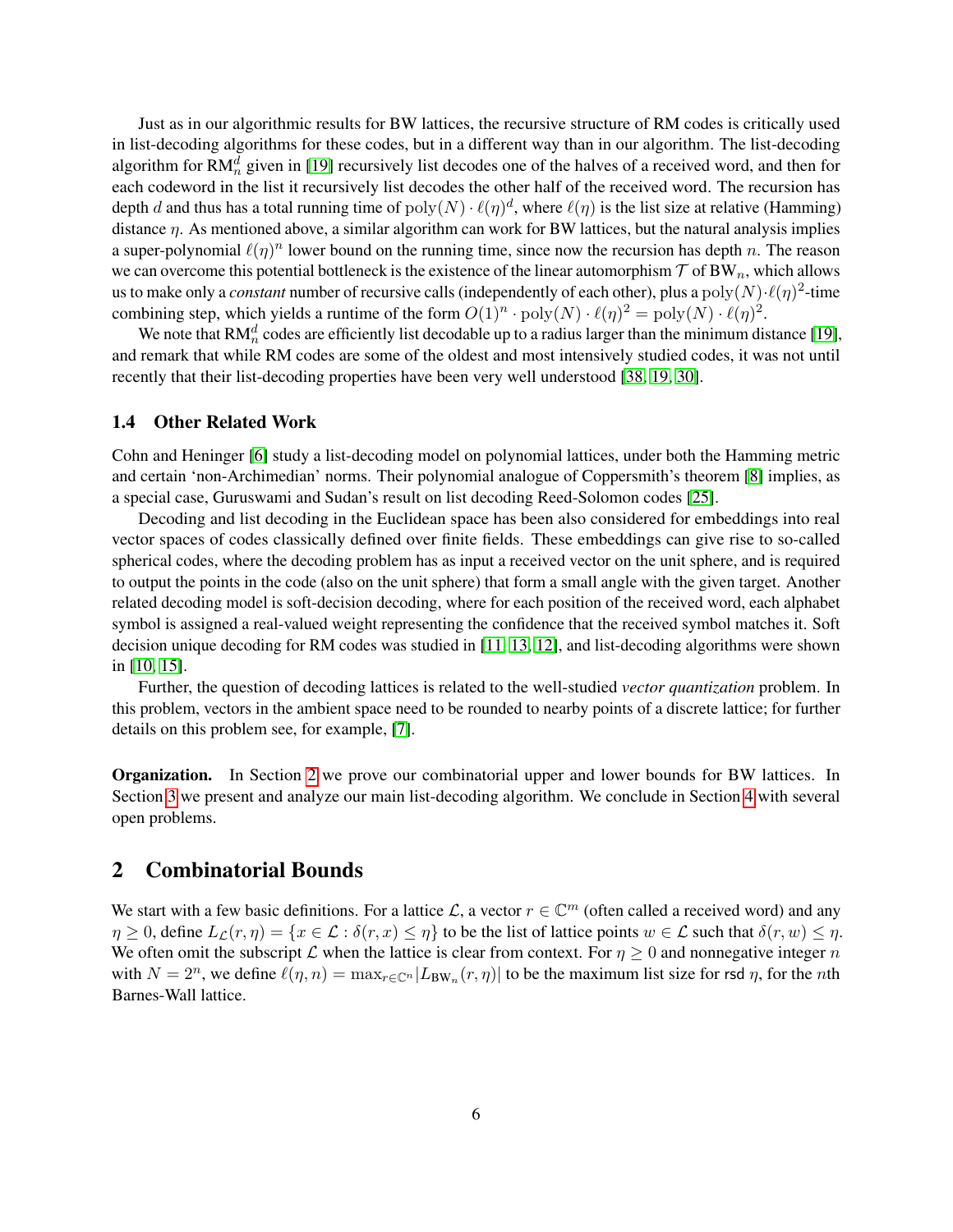#### 2.1 Helpful Lemmas

We start with two simple but important observations about Barnes-Wall lattices. The first relates the rsd's between the respective "left" and "right" halves of a received word and a lattice point. The second relates the list sizes for the same rsd but different dimensions.

<span id="page-7-2"></span>*Lemma 2.1.* Let  $r = [r_0, r_1] \in \mathbb{C}^N$  with  $r_0, r_1 \in \mathbb{C}^{N/2}$ , and  $w = [u, u + \phi v] \in BW_n$  for  $u, v \in BW_{n-1}$ . Let  $\eta = \delta(r, w)$ ,  $\eta_0 = \delta(r_0, u)$  and  $\eta_1 = \delta(\frac{1}{\phi})$  $\frac{1}{\phi}(r_1 - u), v$ ). Then  $\eta = \frac{\eta_0}{2} + \eta_1$ .

*Proof.* We have

$$
\delta(r, w) = \frac{\delta(r_0, u) + \delta(r_1, u + \phi v)}{2} = \frac{\eta_0}{2} + \frac{|\phi|^2 \cdot \delta(\frac{1}{\phi}(r_1 - u), v)}{2} = \frac{\eta_0}{2} + \eta_1.
$$

*Lemma 2.2.* For any  $\eta \geq 0$  and  $n \geq 1$ , we have  $\ell(\eta, n-1) \leq \ell(\eta, n)$ .

*Proof.* Let  $r \in \mathbb{C}^{N/2}$  and  $w \in L(r, \eta) \subseteq BW_{n-1}$ . Then  $\delta([r, r], [w, w]) = \delta(r, w)$ , and since  $[w, w] \in BW_n$ (because  $w \in BW_{n-1}$ ) it follows that  $[w, w] \in L([r, r], \eta)$ .  $\Box$ 

We next state a Johnson-type bound on the list size for arbitrary lattices; see, e.g., [\[5,](#page-13-10) [26,](#page-14-13) [45,](#page-15-12) [33\]](#page-14-14) for proofs. Note that these sources work in  $\mathbb{R}^N$ ; our form follows because the standard isomorphism between  $\mathbb{C}^N$  and  $\mathbb{R}^{2N}$  as real vector spaces also preserves Euclidean norm.

<span id="page-7-0"></span>*Lemma 2.3 (Johnson bound).* Let  $\mathcal{L} \subset \mathbb{C}^N$  be a lattice of rsmd  $\delta = \delta(\mathcal{L})$  and let  $r \in \mathbb{C}^N$ . Then

- 1.  $|L(r, \frac{\delta}{2})| \le 4N$ , and
- 2.  $|L(r, \delta \cdot (\frac{1}{2} \epsilon))| \leq \frac{1}{2\epsilon}$  for any  $\epsilon > 0$ .

(In reading these bounds, recall that  $\delta(\mathcal{L})/4$ , not  $\delta(\mathcal{L})/2$ , is the relative unique-decoding distance of  $\mathcal{L}$ , because  $\delta(\mathcal{L})$  is the relative *squared* minimum distance of the lattice.)

<span id="page-7-1"></span>*Corollary 2.4.* For the lattice BW<sub>n</sub>  $\subseteq \mathbb{C}^N$  and any  $\epsilon > 0$ , we have  $\ell(\frac{1}{2})$  $(\frac{1}{2}, n) = 4N$  and  $\ell(\frac{1}{2} - \epsilon, n) \leq \frac{1}{2\epsilon}$  $\frac{1}{2\epsilon}$ .

*Proof.* Since  $\delta(BW_n) = 1$ , the upper bounds follow immediately by Lemma [2.3.](#page-7-0) For the lower bound  $\ell(\frac{1}{2})$  $\frac{1}{2}$ ,  $n) \ge 4N$ , we give an inductive argument showing that  $|L(r, \frac{1}{2})| \ge 4N$  for the received word  $r =$  $(\frac{\phi}{2})$  $\frac{\phi}{2}, \ldots, \frac{\phi}{2}$  $\frac{\phi}{2}) \in \mathbb{C}^N$ . To do this, we show by induction on *n* that  $L(r, \frac{1}{2})$  contains a certain 2N pairwise disjoint (unordered) pairs  $\{w_i, w'_i\}$  where  $w_i - w'_i \in \phi \cdot BW_n$ .

For the base case  $n = 0$ , notice that  $L(\frac{\phi}{2})$  $\frac{\phi}{2}, \frac{1}{2}$  $\frac{1}{2}$ ) = {0, 1, *i*, 1 + *i*}, and that  $(1 + i) - 0 = \phi \in \phi \cdot BW_0$ and  $i-1 = \phi \cdot i \in \phi \cdot BW_0$ . Next, let  $\{w_i, w_i\}$  denote the pairs guaranteed by the inductive hypothesis for some n, and recall that  $[a, b] \in BW_{n+1}$  if and only if  $a, b \in BW_n$  and  $a - b \in \phi \cdot BW_n$ . It is easy to verify that the pairs  $\{[w_i, w_i], [w'_i, w'_i]\}$  and  $\{[w_i, w'_i], [w'_i, w_i]\}$  establish the inductive hypothesis for  $n + 1$ . Indeed,  $[w_i, w_i] - [w'_i, w'_i] = \phi \cdot [w, w] \in \phi \cdot BW_{n+1}$  for some  $w \in BW_n$ , and similarly,  $[w_i, w'_i] - [w'_i, w_i] =$  $\phi \cdot [w, -w] \in \phi \cdot BW_{n+1}$ , because  $w - (-w) = 2w \in \phi \cdot BW_n$ . Also,  $\delta([r, r], [w_i, w_i]) = \delta(r, w_i) \leq \frac{1}{2}$  $\frac{1}{2}$  and similarly for the other vectors. П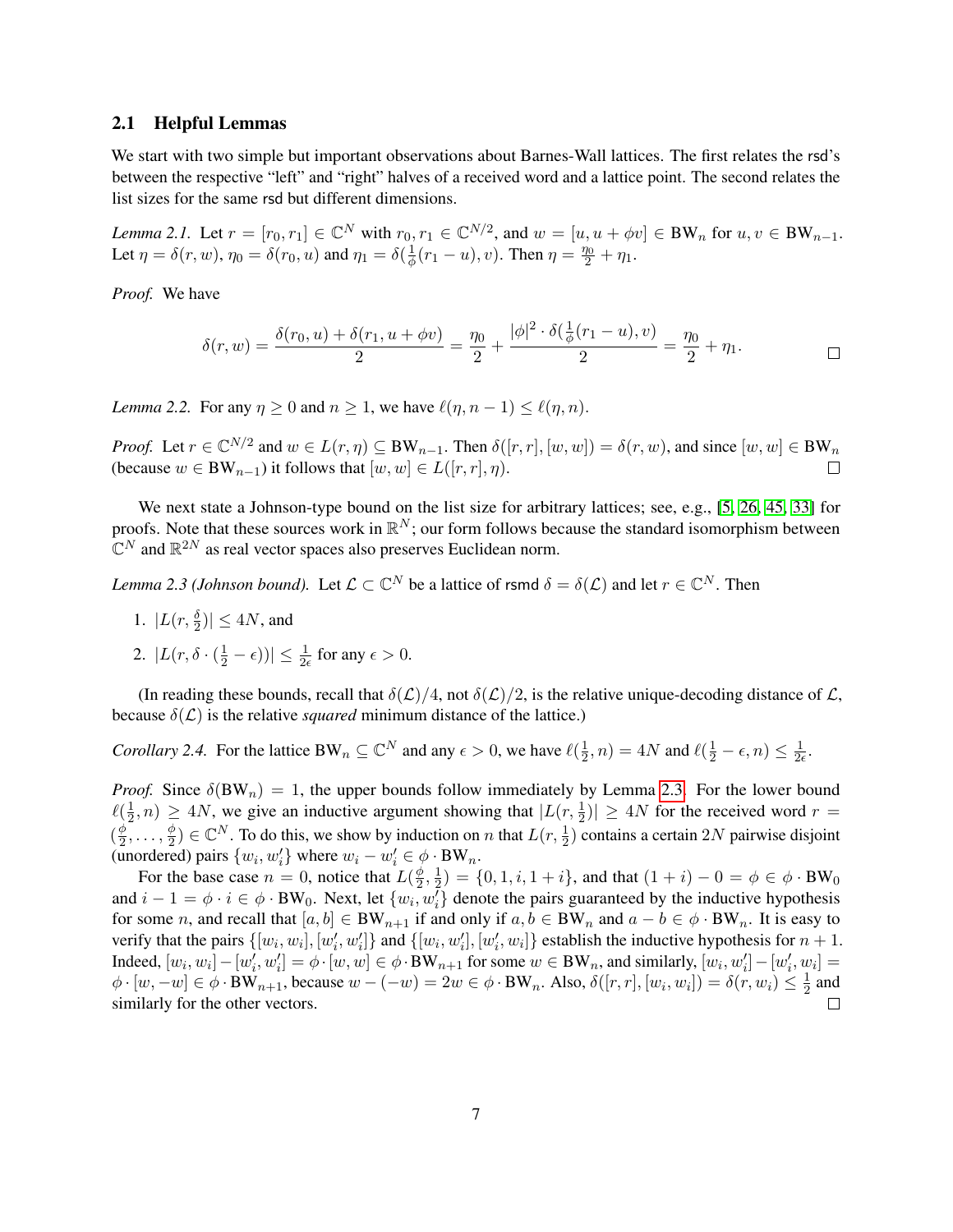#### 2.2 Beyond the Johnson Bound

In this section we prove our main combinatorial bounds on the list size for Barnes-Wall lattices BW<sub>n</sub>  $\subseteq \mathbb{G}^N$ . Our main result is that the list size at rsd  $(1-\epsilon)$  is  $(1/\epsilon)^{O(n)} = N^{O(\log(1/\epsilon))}$  for any  $\epsilon > 0$ . The proof strategy is inductive, and is based on a careful partitioning of the lattice vectors in the list according to the distances of their left and right halves from the respective halves of the received word. Intuitively, the larger the distance on one half, the smaller the distance on the other (Lemma [2.1](#page-7-2) above makes this precise). The total list size can therefore be bounded using list bounds for various carefully chosen distances at lower dimensions. Our analysis relies on a  $poly(N)$  list-size bound for rsd  $\frac{3}{4}$ , which in turn relies on a  $poly(N)$  bound for rsd  $\frac{5}{8}$ . We first prove these simpler bounds, also using a partitioning argument. (Note that the concrete constants appearing below are chosen to simplify the analysis, and are likely not optimal.)

<span id="page-8-0"></span>*Lemma 2.5.* For any integer  $n \geq 0$ , we have  $\ell(\frac{5}{8})$  $(\frac{5}{8}, n) \leq 4 \cdot 24^{n}.$ 

*Proof.* The claim is clearly true for  $n = 0$ , so suppose  $n \ge 1$  with  $N = 2^n$ . Let  $r = [r_0, r_1] \in \mathbb{C}^N$  with  $r_0, r_1 \in \mathbb{C}^{N/2}$  be an arbitrary received word, and let  $w = [u, u + \phi v] \in L(r, \frac{5}{8})$  for  $u, v \in BW_{n-1}$ . Let  $\eta = \delta(r, w) \leq \frac{5}{8}$  $\frac{5}{8}$ ,  $\eta_0 = \delta(r_0, u)$  and  $\eta_1 = \delta(\frac{1}{\phi})$  $rac{1}{\phi}(r_1-u),v).$ 

Note that  $\eta = \frac{1}{2}$  $\frac{1}{2}(\delta(r_0, u) + \delta(r_1, u + \phi v)) \leq \frac{5}{8}$  $\frac{5}{8}$ . Without loss of generality, we can assume that  $\eta_0 =$  $\delta(r_0, u) \leq \frac{5}{8}$  $\frac{5}{8}$ . For if not, then we would have  $\delta(r_1, u + \phi v) \leq \frac{5}{8}$  $\frac{5}{8}$ , and since  $[a, b] \in BW_n$  implies  $[b, a] \in BW_n$ for  $a, b \in \mathbb{G}^{N/2}$ , we could instead work with the received word  $r' = [r_1, r_0]$  and  $w' = [u + \phi v, u] \in L(r', \frac{5}{8})$  $\frac{5}{8}$ . This incurs a factor of at most 2 in the total list size, which we account for in the analysis below.

Assuming  $\eta_0 \leq \frac{5}{8}$  $\frac{5}{8}$ , we now split the analysis into two cases:  $\eta_0 \in [0, \frac{5}{12})$ , and  $\eta_0 \in [\frac{5}{12}, \frac{5}{8}]$  $\frac{5}{8}$ . By Lemma [2.1,](#page-7-2) these cases correspond to  $\eta_1 \leq \frac{5}{8}$  $\frac{5}{8}$  and  $\eta_1 \leq \frac{5}{12}$ , respectively. Since  $u \in \overline{L}(r_0, \eta_0)$  and  $v \in \overline{L}(\frac{1}{\phi})$  $\frac{1}{\phi}(r_1-u),\eta_1),$ after incorporating the factor of 2 from the argument above we have (where for conciseness we write  $\ell(\eta)$  for  $\ell(\eta, n - 1)$ :

$$
\ell(\frac{5}{8}, n) \le 2 \cdot \left(\ell(\frac{5}{12}) \cdot \ell(\frac{5}{8}) + \ell(\frac{5}{8}) \cdot \ell(\frac{5}{12})\right)
$$
  
=  $4 \cdot \ell(\frac{5}{12}) \cdot \ell(\frac{5}{8})$   
 $\le 4 \cdot 6 \cdot \ell(\frac{5}{8})$  (Corollary 2.4)  
 $\le 24^n \cdot \ell(\frac{5}{8}, 0).$  (unwind the recurrence)

<span id="page-8-1"></span>*Lemma 2.6.* For any integer  $n \geq 0$ , we have  $\ell(\frac{3}{4})$  $(\frac{3}{4}, n) \leq 4 \cdot 24^{2n}.$ 

*Proof.* The claim is clearly true for  $n = 0$ , so suppose  $n \geq 1$ ; we proceed by induction on n. Define the same notation as in the proof of Lemma [2.5,](#page-8-0) using rsd bound  $\frac{3}{4}$  instead of  $\frac{5}{8}$ .

As before, we assume that  $\eta_0 \leq \frac{3}{4}$  $\frac{3}{4}$  and account for the accompanying factor of 2 in the list size. This time we split the analysis into three cases:  $\eta_0 \in [0, \frac{1}{4}]$  $\frac{1}{4}$ ),  $\eta_0 \in [\frac{1}{4}]$  $\frac{1}{4}$ ,  $\frac{5}{8}$  $(\frac{5}{8})$ , and  $\eta_0 \in [\frac{5}{8}]$  $\frac{5}{8}, \frac{3}{4}$  $\frac{3}{4}$ . By Lemma [2.1,](#page-7-2) these correspond to  $\eta_1 \leq \frac{3}{4}$  $\frac{3}{4}$ ,  $\eta_1 \leq \frac{5}{8}$  $\frac{5}{8}$ , and  $\eta_1 \leq \frac{7}{16}$ , respectively.

For conciseness, in the calculation below we write  $\ell(\eta)$  for  $\ell(\eta, n - 1)$ . We have

$$
\ell(\frac{3}{4}, n) \le 2 \cdot (\ell(\frac{1}{4}) \cdot \ell(\frac{3}{4}) + \ell(\frac{5}{8}) \cdot \ell(\frac{5}{8}) + \ell(\frac{3}{4}) \cdot \ell(\frac{7}{16})
$$
\n
$$
\le 2 \cdot (2 + 8) \cdot \ell(\frac{3}{4}) + 2 \cdot \ell(\frac{5}{8})^2
$$
\n
$$
\le 20 \cdot 4 \cdot 24^{2(n-1)} + 32 \cdot 24^{2(n-1)}
$$
\n(induction hypothesis and Lemma 2.5)\n
$$
\le 4 \cdot 24^{2n}.
$$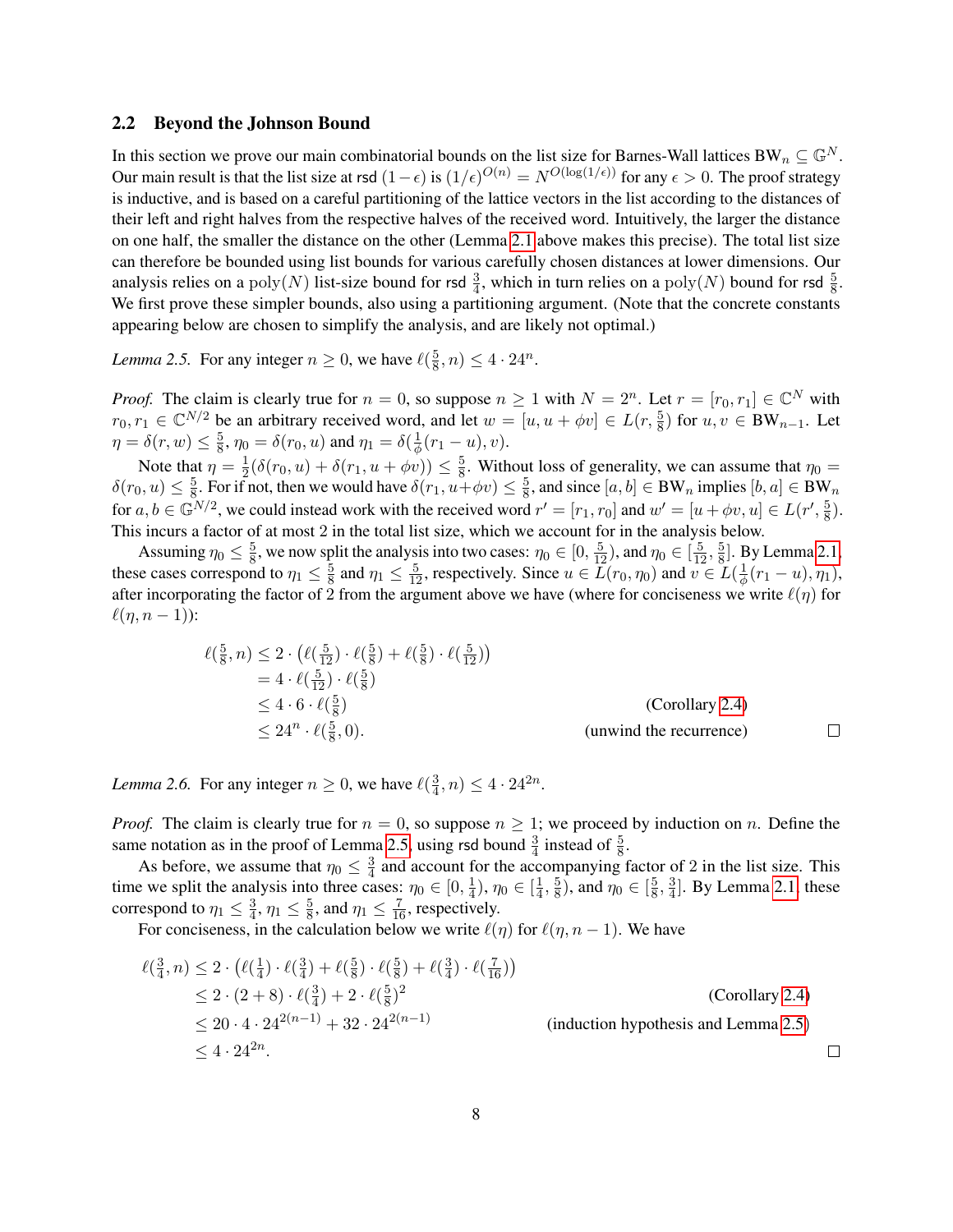We are now ready to prove our main combinatorial bound (Theorem [1.2\)](#page-3-0). We restate it here for convenience.

**Theorem 1.2.** *For any integer*  $n \geq 0$  *and real*  $\epsilon > 0$ *, we have* 

$$
\ell(1 - \epsilon, n) \le 4 \cdot (1/\epsilon)^{16n} = N^{O(\log(1/\epsilon))}.
$$

*Proof.* We need to show that  $\ell(1 - \epsilon, n) \leq 4 \cdot (1/\epsilon)^{16n}$  for any  $n \geq 0$  and  $\epsilon > 0$ ; obviously, we can assume  $\epsilon \leq 1$  as well. The claim is clearly true for  $n = 0$ . We proceed by induction on n; namely, we assume that for all  $\gamma > 0$  it is the case that  $\ell(1 - \gamma, n - 1) \leq 4 \cdot (1/\gamma)^{16(n-1)}$ . Define the same notation as in the proof of Lemma [2.5,](#page-8-0) using rsd bound  $1 - \epsilon$  instead of  $\frac{5}{8}$ .

As in earlier proofs, we assume that  $\eta_0 \leq 1 - \epsilon$  and account for the accompanying factor of 2 in the list size. We split the analysis into 3 cases:  $\eta_0 \in [0, \frac{1}{2} - \epsilon)$ ,  $\eta_0 \in [\frac{1}{2} - \epsilon, 1 - \frac{3\epsilon}{2}]$  $\frac{3\epsilon}{2}$ ), and  $\eta_0 \in [1 - \frac{3\epsilon}{2}]$  $\frac{3\epsilon}{2}, 1-\epsilon]$ . By Lemma [2.1,](#page-7-2) these correspond to  $\eta_1 \leq 1 - \epsilon$ ,  $\eta_1 \leq \frac{3}{4} - \frac{\epsilon}{2} < \frac{3}{4}$  $\frac{3}{4}$ , and  $\eta_1 \leq \frac{1}{2} - \frac{\epsilon}{4}$  $\frac{\epsilon}{4}$ , respectively.

For conciseness, in the calculation below we write  $\ell(\eta)$  for  $\ell(\eta, n - 1)$ . It follows that  $\ell(1 - \epsilon, n)$  is bounded by

$$
2\left(\ell(1-\epsilon)\ell(\frac{1}{2}-\epsilon) + \ell(1-\epsilon)\ell(\frac{1}{2}-\frac{\epsilon}{4}) + \ell(1-\frac{3\epsilon}{2})\ell(\frac{3}{4})\right)
$$
  
\n
$$
\leq 2\ell(1-\epsilon)(\frac{1}{2\epsilon}+\frac{2}{\epsilon}) + 2\ell(1-\frac{3\epsilon}{2}) \cdot 4 \cdot 24^{2(n-1)}
$$
 (Corollary 2.4 and Lemma 2.6)  
\n
$$
= \frac{5}{\epsilon} \cdot \ell(1-\epsilon) + 8 \cdot 24^{2(n-1)} \cdot \ell(1-\frac{3\epsilon}{2})
$$
  
\n
$$
\leq \frac{20}{\epsilon} \cdot (\frac{1}{\epsilon})^{16(n-1)} + 32 \cdot 24^{2(n-1)} \cdot (\frac{2}{3\epsilon})^{16(n-1)}
$$
 (induction hypothesis)  
\n
$$
= (\frac{1}{\epsilon})^{16(n-1)} \cdot (\frac{20}{\epsilon} + 32 \cdot (24^2 \cdot (\frac{2}{3})^{16})^{(n-1)})
$$
  
\n
$$
\leq (\frac{1}{\epsilon})^{16(n-1)} \cdot (\frac{52}{\epsilon})
$$
  
\n
$$
\leq 4 \cdot (\frac{1}{\epsilon})^{16n}
$$

when  $\epsilon \leq \frac{4}{5}$  $\frac{4}{5}$ . If  $\epsilon \in (\frac{4}{5}$  $(\frac{4}{5}, 1]$  then  $\ell(1 - \epsilon, n) = 1 \leq 4 \cdot (\frac{1}{\epsilon})$  $(\frac{1}{\epsilon})^{16n}$ , and the proof is complete.

Notice that in the above proof, it is important to use an upper bound like  $\eta_0 \leq 1 - \frac{3\epsilon}{2}$  $\frac{3\epsilon}{2}$  in one of the cases, so that the factor  $(\frac{2}{3})$  $\frac{2}{3}$ )<sup>16(n–1)</sup> from the inductive list bound can cancel out the corresponding factor of 24<sup>2(n–1)</sup> for the corresponding rsd bound  $\eta_1 \leq \frac{3}{4}$  $\frac{3}{4}$ . This allows the recurrence to be dominated by the term

 $\Box$ 

$$
\ell(1-\epsilon)\cdot \ell(\tfrac{1}{2}-\tfrac{\epsilon}{4})=O(\tfrac{1}{\epsilon})\cdot \ell(1-\epsilon),
$$

yielding a solution of the form  $(1/\epsilon)^{O(n)}$ .

#### 2.3 Lower Bounds

For our lower bounds we make use of a relationship between Barnes-Wall lattices and Reed-Muller codes, and then apply known lower bounds for the latter.

<span id="page-9-0"></span>*Fact 2.7 ([\[28,](#page-14-9)* §*IV.B]).*

$$
BW_n = \left\{ \sum_{d=0}^{n-1} \phi^d \cdot c_d + \phi^n \cdot c_n, \text{ with } c_d \in RM_n^d, 0 \le d \le n-1, \text{ and } c_n \in \mathbb{G}^N \right\},\
$$

<span id="page-9-1"></span>where the embedding of  $\mathbb{F}_2$  into  $\mathbb C$  is given by  $0 \mapsto 0$  and  $1 \mapsto 1$ . In particular, any codeword  $c_d \in RM_d^n$ gives rise to a lattice point  $\phi^d \cdot c_d \in BW_n$ ,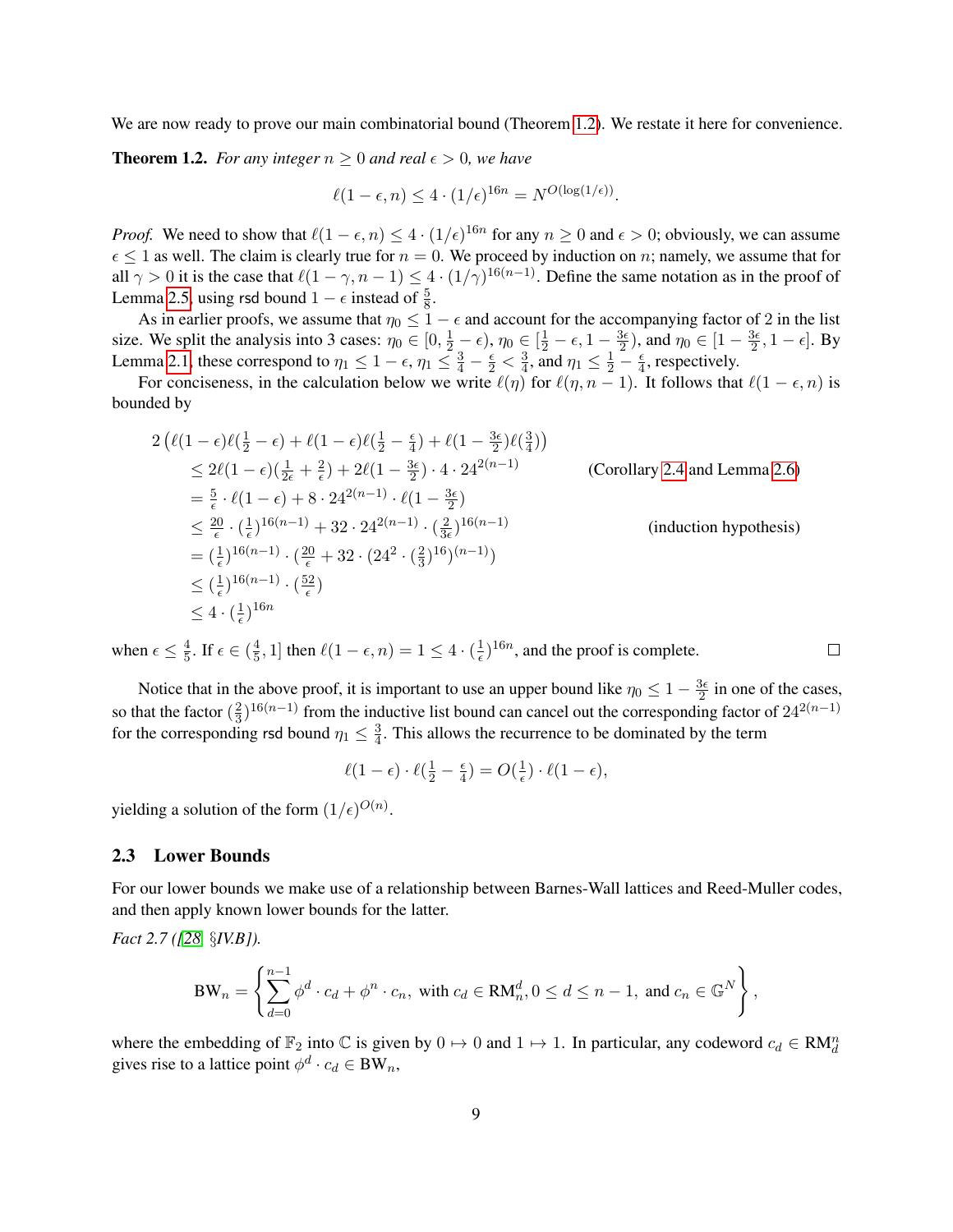*Fact 2.8 ([\[32,](#page-14-15) Chap. 13,* §*4]).*

1. The minimum distance of RM<sup>d</sup><sub>n</sub> is  $2^{n-d}$ . In particular, the characteristic vector  $c_V \in \mathbb{F}_2^{2^n}$  $2^n$  of any subspace  $V \subseteq \mathbb{F}_2^n$  of dimension  $k \geq n - d$  is a codeword of  $\mathsf{RM}_n^d$ .

(The characteristic vector  $c_S \in \mathbb{F}_2^{2^n}$  $2^n$  of a set  $S \subseteq \mathbb{F}_2^n$  is defined by indexing the coordinates of  $\mathbb{F}_2^{2^n}$  $2^{2n}$  by elements  $\alpha \in \mathbb{F}_2^n$ , and letting  $(c_S)_{\alpha} = 1$  if and only if  $\alpha \in S$ .)

2. There are  $2^d \cdot \prod^{n-d-1}$  $i=0$  $2^{n-i}-1$  $\frac{2}{2^{n-d-i}-1}$  >  $2^{d(n-d)}$  subspaces of dimension  $n-d$  in  $\mathbb{F}_2^n$ .

We now prove Theorem [1.3,](#page-3-1) restated here for convenience.

**Theorem 1.3.** For any integer  $n \geq 0$  and  $\epsilon \in [2^{-n}, 1]$ , we have

$$
\ell(1-\epsilon,n) \ge 2^{(n-\log\frac{1}{\epsilon})\log\frac{1}{2\epsilon}}.
$$

*In particular, for any constant*  $\epsilon > 0$  (or even any  $\epsilon \ge N^{-c}$  for  $c < 1$ ), we have  $\ell(1 - \epsilon, n) = N^{\Omega(\log(1/\epsilon))}$ .

*Proof.* Let  $k \ge 0$  be an integer such that  $2^n \epsilon \le 2^k \le 2^{n+1} \epsilon$ . Let the received word be  $r = \phi^k \cdot [1, 0, \dots, 0] \in$  $\mathbb{G}^N$ , where we assume that the first coordinate is indexed by  $0^n \in \mathbb{F}_2^n$ . By Fact [2.8](#page-9-1) and Fact [2.7,](#page-9-0) for any subspace  $H \subseteq \mathbb{F}_2^n$  of dimension  $n - k$ , we have  $\phi^k \cdot c_H \in BW_n$ . Notice that

$$
||r - \phi^k \cdot c_H||^2 = |\phi^k|^2 \cdot ||c_H - [1, 0, \dots, 0]||^2 = 2^k \cdot (2^{n-k} - 1) = 2^n - 2^k \le 2^n (1 - \epsilon).
$$

By Fact [2.8,](#page-9-1) there are at least  $2^{k(n-k)} \ge 2^{(n-\log\frac{1}{\epsilon})\log\frac{1}{2\epsilon}}$  subspaces  $H \subset \mathbb{F}_2^n$  of dimension  $n-k$ , which completes the proof.

### <span id="page-10-1"></span>3 List-Decoding Algorithm

In this section we give a list-decoding algorithm that runs in time polynomial in  $N$  and the list size; in particular, by Theorem [1.2](#page-3-0) it runs in time  $N^{O(\log(1/\epsilon))}$  for rsd  $(1 - \epsilon)$  for any fixed  $\epsilon > 0$ . This runtime and error tolerance are optimal (up to polynomial overhead) in the sense that the list size can be  $N^{\Omega(\log(1/\epsilon))}$  by Theorem [1.3,](#page-3-1) and can be super-polynomial in  $N$  for rsd 1 or more.

Our list-decoding algorithm is very similar to the (parallel) Bounded Distance Decoding algorithm of Micciancio and Nicolosi [\[34\]](#page-14-12), which outputs the unique lattice point within rsd  $\eta < \frac{1}{4}$  of the received word (if it exists). In particular, both algorithms work by recursively (and independently) decoding four words of dimension  $N/2$  that are derived from the received word, and then combining the results appropriately. In our case, the runtime is strongly influenced by the sizes of the lists returned by the recursive calls, and so the combinatorial bounds from Section [2](#page-6-0) are critical to the runtime analysis.

We need the following easily-verified fact regarding the symmetries (automorphisms) of  $BW_n$ .

<span id="page-10-0"></span>*Fact 3.1.* For  $N = 2^n$ , the linear transformation  $\mathcal{T} : \mathbb{C}^N \to \mathbb{C}^N$  given by  $\mathcal{T}([u, v]) = \frac{\phi}{2} \cdot [u + v, u - v]$  is a distance-preserving automorphism of BW<sub>n</sub>, namely  $\mathcal{T}(\text{BW}_n) = \text{BW}_n$  and  $\delta(x) = \delta(\mathcal{T}(x))$  for all  $x \in \mathbb{C}^N$ .

The following theorem, when combined with our combinatorial upper bound (Theorem [1.2\)](#page-3-0), yields Theorem [1.4](#page-3-3) as an immediate corollary.

<span id="page-10-2"></span>**Theorem 3.2.** Algorithm [1](#page-11-0) is correct and runs in  $O(N^2) \cdot \ell(\eta, n)^2$  scalar operations over  $\mathbb{C}$ .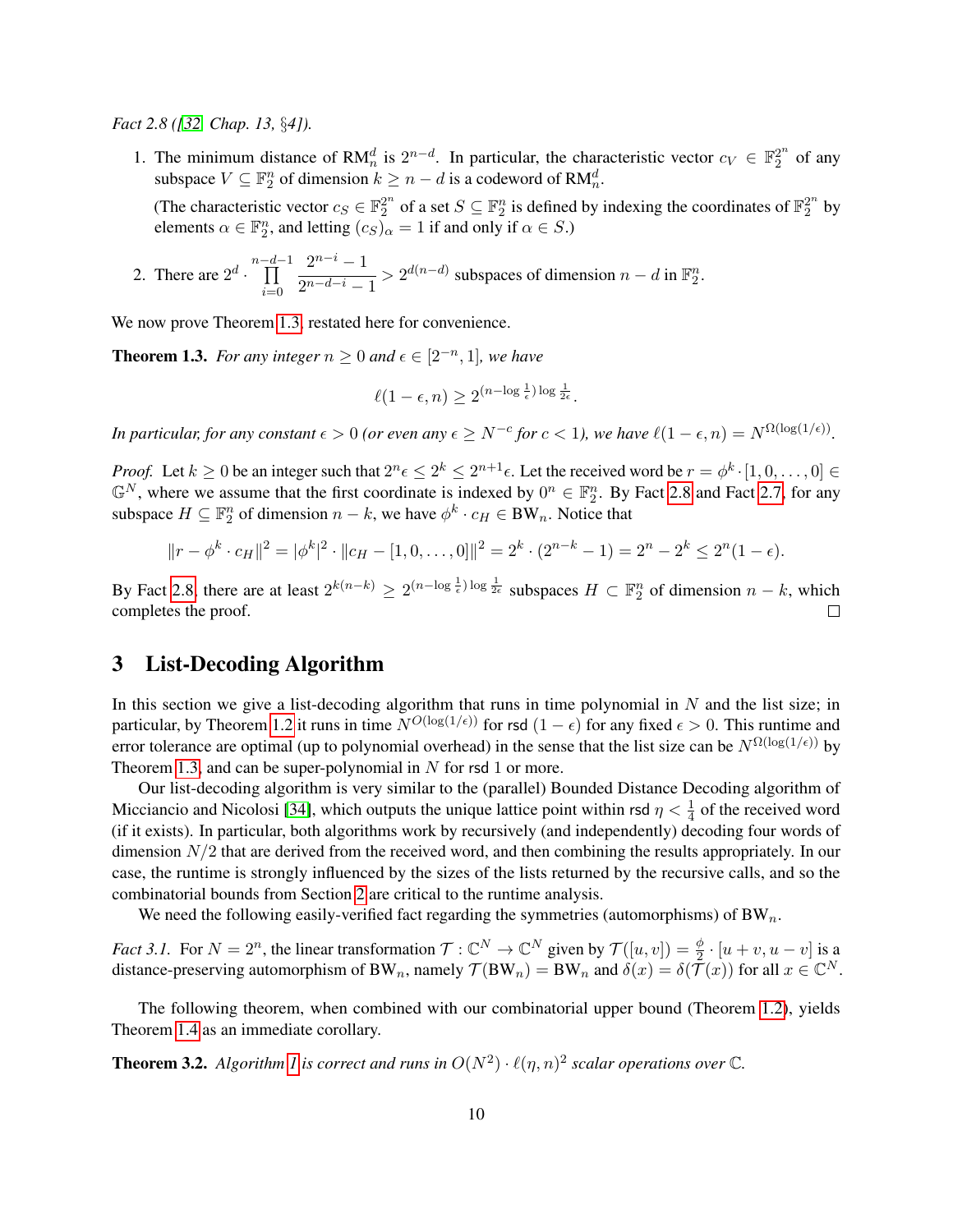Algorithm 1 LISTDECODEBW: List-decoding algorithm for Barnes-Wall lattices.

**Input:**  $r \in \mathbb{C}^N$  (for  $N = 2^n$ ) and  $\eta \ge 0$ .

**Output:** The list  $L(r, \eta) \subset BW_n$ .

- 1: if  $n = 0$  then
- 2: output  $L(r, \eta) \subset \mathbb{G}$  by enumeration.

3: parse  $r = [r_0, r_1]$  for  $r_0, r_1 \in \mathbb{C}^{N/2}$ , and let  $r_+ = \frac{\phi}{2}$  $\frac{\phi}{2}(r_0+r_1)$  and  $r_-=\frac{\phi}{2}$  $\frac{\phi}{2}(r_0-r_1)$ , so  $[r_+,r_-]=\mathcal{T}(r)$ . 4: for all  $j \in \{0, 1, +, -\}$  do

- 5: let  $L_j =$  LISTDECODEBW $(r_j, \eta)$ .
- <span id="page-11-3"></span>6: for each  $(b, s) \in \{0, 1\} \times \{+, -\}$  and  $(w_b, w_s) \in L_b \times L_s$ , compute the corresponding candidate vector  $w = [w_0, w_1] \in BW_n$  as the appropriate one of the following:

$$
[w_0, \frac{2}{\phi}w_+ - w_0], \quad [w_0, w_0 - \frac{2}{\phi}w_-\],
$$
  

$$
[\frac{2}{\phi}w_+ - w_1, w_1], \quad [\frac{2}{\phi}w_- + w_1, w_1].
$$

<span id="page-11-1"></span>7: remove all candidate vectors w such that  $\delta(r, w) > \eta$ .

<span id="page-11-2"></span>8: sort the remaining list of candidates lexicographically and remove all duplicates.

<span id="page-11-0"></span>9: **return** the set  $L$  of all the candidate vectors remaining.

*Proof.* We need to show that on input  $r \in \mathbb{C}^N$  and  $\eta \ge 0$ , Algorithm [1](#page-11-0) runs in time  $O(N^2) \cdot \ell(\eta, n)^2$  and outputs  $L = L(r, \eta)$ .

We first prove correctness, by induction. The algorithm is clearly correct for  $n = 0$ ; now suppose that  $n \geq 1$  and the algorithm is correct for  $n-1$ . Adopt the notation from Algorithm [1,](#page-11-0) and let  $w = [w_0, w_1] \in$  $L(r, \eta)$  for  $w_0, w_1 \in BW_{n-1}$  be arbitrary. Since  $\delta(w, r) \leq \eta$ , we have  $\delta(r_0, w_0) \leq \eta$  or  $\delta(r_1, w_1) \leq \eta$  or both, so  $w_0 \in L(r_0, \eta)$  or  $w_1 \in L(r_1, \eta)$  or both. The same is true about the corresponding vectors after applying the automorphism T. Namely, letting  $[w_+, w_-] = T(w) \in BW_n$  for  $w_+, w_- \in BW_{n-1}$ , we have  $[w_+, w_-] \in L([r_+, r_-], \eta)$  and so  $w_+ \in L(r_+, \eta)$  or  $w_- \in L(r_-, \eta)$  or both.

By the inductive hypothesis and the above observations, we will have  $(w_b, w_s) \in L_b \times L_s$  for at least one choice of  $(b, s) \in \{0, 1\} \times \{+, -\}.$  The algorithm calculates the vector  $w = [w_0, w_1]$  as a candidate, simply by solving for  $w_0, w_1$  using  $w_b, w_s$  and the definition of T. Therefore, w will appear in the output list L. And because  $L \subseteq L(r, \eta)$  by Step [7,](#page-11-1) the claim follows.

We now analyze  $T(N)$ , the number of operations over  $\mathbb C$  for an input of dimension  $N = 2^n$ . We first observe that after filtering (Step [7\)](#page-11-1), each remaining vector can appear at most four times in the list. Indeed, by induction  $L_0, L_1, L_+$  and  $L_-$  themselves do not contain any duplicates, and no two distinct elements from one of these lists can give rise to the same lattice point in  $BW_n$ . Therefore, sorting and de-duplicating (Step [8\)](#page-11-2) takes  $O(N) \cdot \ell(n, \eta)^2$  operations, which implies that  $T(N)$  satisfies

$$
T(N) = 4 \cdot T(N/2) + 4 \cdot O(N) \cdot \ell(\eta, n-1)^2 + O(N) \cdot \ell(\eta, n)^2
$$
  
= 4 \cdot T(N/2) + O(N) \cdot \ell(\eta, n)^2  
= O(N^2) \cdot \ell(\eta, n)^2

by the Master Theorem for recurrences (since  $\ell(\eta, n - i) \leq \ell(\eta, n)$  for all  $i \geq 0$ ).  $\Box$ 

*Remark 3.3.* We note that the above algorithm, like the unique decoder of [\[34\]](#page-14-12), can be easily parallelized.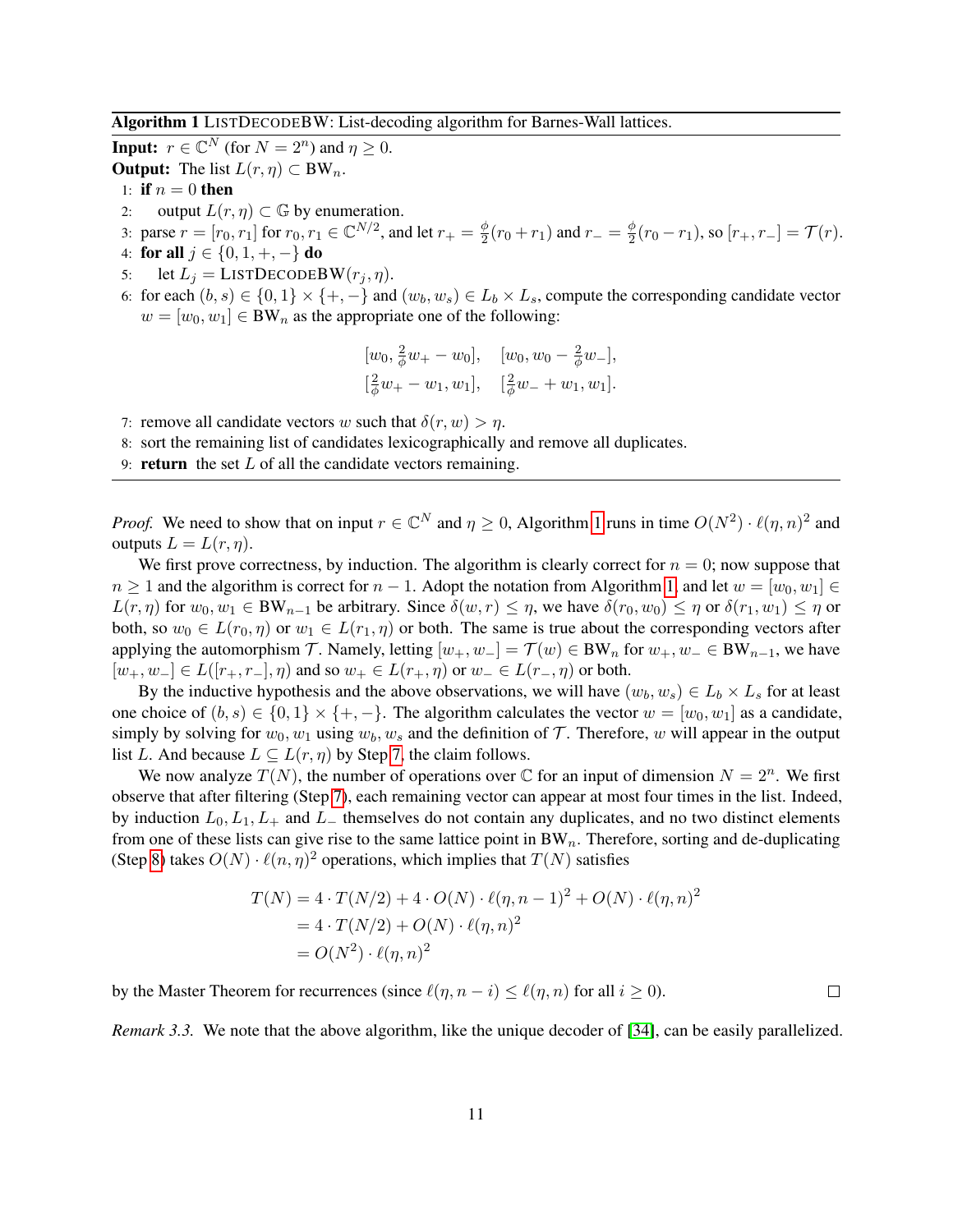On  $p$  processors, the parallel runtime (measured in number of operations over  $\mathbb{C}$ ) satisfies the recurrence

$$
T(N, p) = \begin{cases} T(N) & \text{if } n = 0 \text{ or } p < 4\\ T(N/2, p/4) + O(N \cdot \ell(\eta, n-1)^2/p + \log N) & \text{otherwise,} \end{cases}
$$

where  $T(N)$  is as in the proof of Theorem [3.2.](#page-10-2) This is because it takes  $O(N \cdot \ell(n, n - 1)^2/p)$  operations per processor to combine the lists in Step [6,](#page-11-3) and computing each of the  $\ell(\eta, n - 1)^2$  distances in Step [9](#page-11-0) requires computing a sum of N real numbers, for a total of  $O(N \cdot \ell(\eta, n - 1)^2/p + \log N)$  parallel runtime. Notice that when  $p \ge N^2 \cdot \ell(\eta, n-1)^2$ , the algorithm runs in only polylogarithmic  $O(\log^2 N)$  parallel time. Note also that when the list size  $\ell(\eta, n - 1) = 1$ , this analysis specializes exactly to that of [\[34\]](#page-14-12).

### <span id="page-12-1"></span>4 Discussion and Open Problems

Some immediate open questions arise from comparison to the results of [\[34\]](#page-14-12). Motivated by the sequential unique decoder proposed in [\[34\]](#page-14-12), is there a (possibly sequential) list decoder that runs in time *quasilinear* in N and the list size, rather than quadratic? Also, as asked in  $[34]$ , is there an efficient algorithm for solving the Closest Vector Problem (i.e., minimum-distance decoding) on Barnes-Wall lattices? Note that our combinatorial lower bounds do not rule out the existence of such an algorithm.

An important variant of the list-decoding problem for codes is *local* list decoding. In this model, the algorithm is required to run in time polylogarithmic in the block length, and output succinct representations of all the codewords within a given radius. Defining a meaningful notion of local decoding for lattices (and BW lattices in particular) would require additional constraints, since lattice points do not in general admit succinct representations (since one needs to specify an integer coefficient for each basis vector). While by the Johnson bound we have a poly(n) list size for rsd up to  $1/2 - \text{poly}(1/n)$ , achieving a meaningful notion of local decoding in this context would be interesting.

Another interesting direction is to find (or construct) more asymptotic families of lattices with nice list-decoding properties. In particular, are there generic operations that when applied to lattices guarantees good list-decoding properties? For codes, list decodability has been shown to behave well under the tensoring and interleaving operations, as demonstrated in [\[18\]](#page-13-6). Since at least tensoring is also well-defined for lattices, understanding its effect in the context of list decoding is a natural further direction.

Finally, it would be also interesting and potentially useful to consider list decoding for norms other than the Euclidean norm, such as the  $\ell_{\infty}$  or  $\ell_0$  norms.

## Acknowledgments

We thank Eli Ben-Sasson, Daniele Micciancio, Madhu Sudan, and Santosh Vempala for helpful discussions and comments. We thank the anonymous referees for their helpful suggestions, and for pointing out a bug in our previous statement of Lemma [2.3.](#page-7-0)

### References

<span id="page-12-0"></span>[1] Dakshi Agrawal and Alexander Vardy. Generalized minimum distance decoding in Euclidean space: Performance analysis. *IEEE Transactions on Information Theory*, 46(1):60–83, 2000.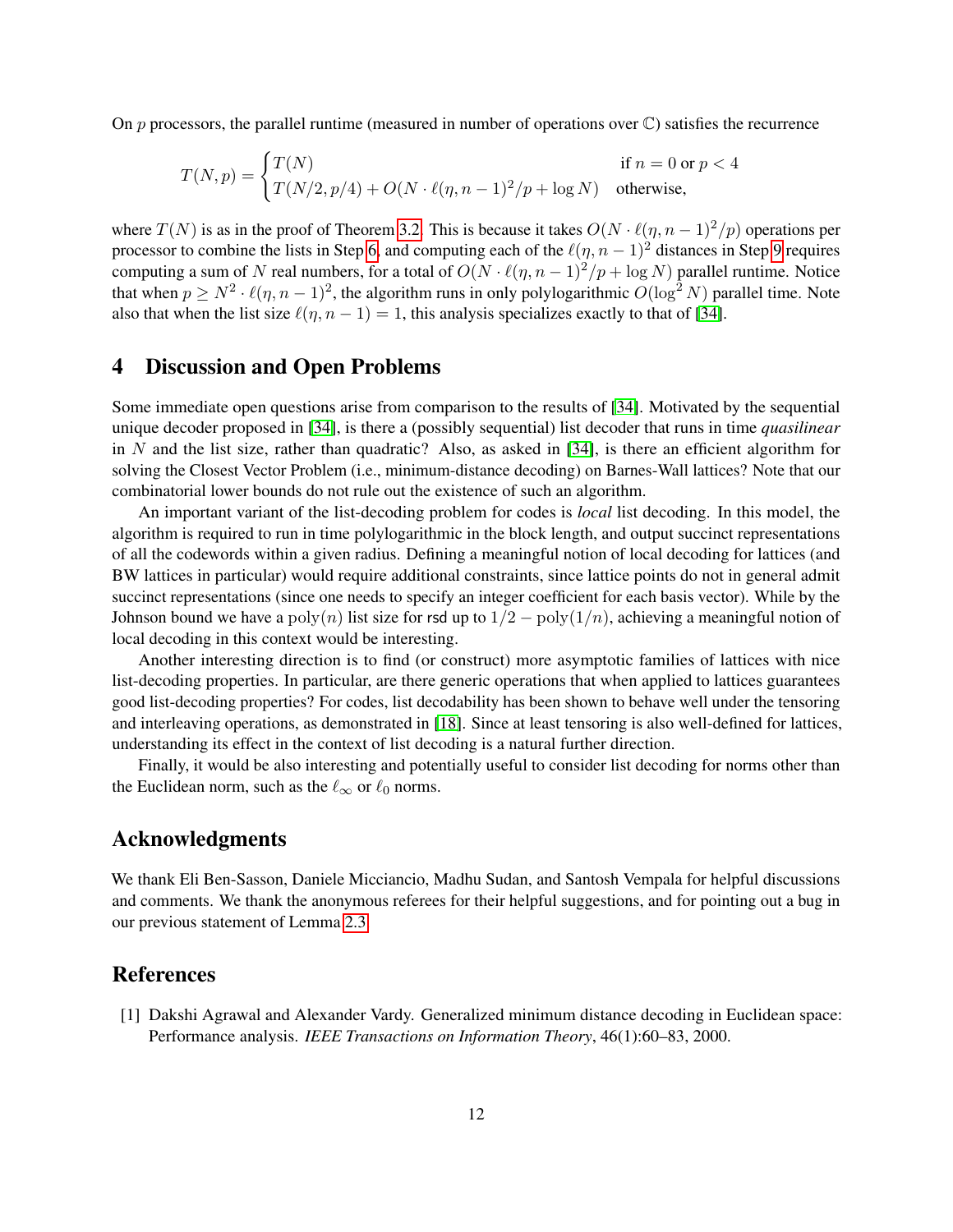- <span id="page-13-3"></span>[2] Adi Akavia, Shafi Goldwasser, and Schmuel Safra. Proving hard-core predicates using list decoding. In *FOCS*, pages 146–157, 2003.
- <span id="page-13-9"></span>[3] Ian F. Blake Amir H. Banihashemi. Trellis complexity and minimal trellis diagrams of lattices. *IEEE Transactions on Information Theory*, 44(5):1829–1847, 1998.
- <span id="page-13-8"></span>[4] E. S. Barnes and G. E. Wall. Some extreme forms defined in terms of abelian groups. *Journal of the Australian Mathematical Society*, 1(01):47–63, 1959.
- <span id="page-13-10"></span>[5] Bela Bollobás. *Combinatorics*. Cambridge University Press, Cambridge, U.K, 1986.
- <span id="page-13-11"></span>[6] Henry Cohn and Nadia Heninger. Ideal forms of Coppersmith's theorem and Guruswami-Sudan list decoding. *ITCS*, 2010.
- <span id="page-13-7"></span>[7] John H. Conway and Neil J. A. Sloane. *Sphere Packings, Lattices and Groups*. Springer-Verlag, New York, 1998.
- <span id="page-13-12"></span>[8] Don Coppersmith. Finding small solutions to small degree polynomials. In *CaLC*, pages 20–31, 2001.
- <span id="page-13-4"></span>[9] Irit Dinur, Elena Grigorescu, Swastik Kopparty, and Madhu Sudan. Decodability of group homomorphisms beyond the Johnson bound. In *STOC*, pages 275–284, 2008.
- <span id="page-13-16"></span>[10] Ilya Dumer, Gregory A. Kabatiansky, and Cédric Tavernier. List decoding of biorthogonal codes and the Hadamard transform with linear complexity. *IEEE Transactions on Information Theory*, 54(10):4488–4492, 2008.
- <span id="page-13-13"></span>[11] Ilya Dumer and Rafail E. Krichevskiy. Soft-decision majority decoding of Reed-Muller codes. *IEEE Transactions on Information Theory*, 46(1):258–264, 2000.
- <span id="page-13-15"></span>[12] Ilya Dumer and Kirill Shabunov. Recursive error correction for general Reed-Muller codes. *Discrete Applied Mathematics*, 154(2):253–269, 2006.
- <span id="page-13-14"></span>[13] Ilya Dumer and Kirill Shabunov. Soft-decision decoding of Reed-Muller codes: recursive lists. *IEEE Transactions on Information Theory*, 52(3):1260–1266, 2006.
- <span id="page-13-0"></span>[14] Peter Elias. List decoding for noisy channels. *Technical Report 335, Research Laboratory of Electronics, MIT*, 1957.
- <span id="page-13-17"></span>[15] Rafael Fourquet and Cédric Tavernier. An improved list decoding algorithm for the second order Reed-Muller codes and its applications. *Des. Codes Cryptography*, 49(1-3):323–340, 2008.
- <span id="page-13-2"></span>[16] Anna C. Gilbert, Sudipto Guha, Piotr Indyk, S. Muthukrishnan, and Martin Strauss. Near-optimal sparse Fourier representations via sampling. In *STOC*, pages 152–161, 2002.
- <span id="page-13-1"></span>[17] Oded Goldreich and Leonid A. Levin. A hard-core predicate for all one-way functions. In *STOC*, pages 25–32, 1989.
- <span id="page-13-6"></span>[18] Parikshit Gopalan, Venkatesan Guruswami, and Prasad Raghavendra. List decoding tensor products and interleaved codes. In *STOC*, pages 13–22, 2009.
- <span id="page-13-5"></span>[19] Parikshit Gopalan, Adam R. Klivans, and David Zuckerman. List-decoding Reed-Muller codes over small fields. In *STOC*, pages 265–274, 2008.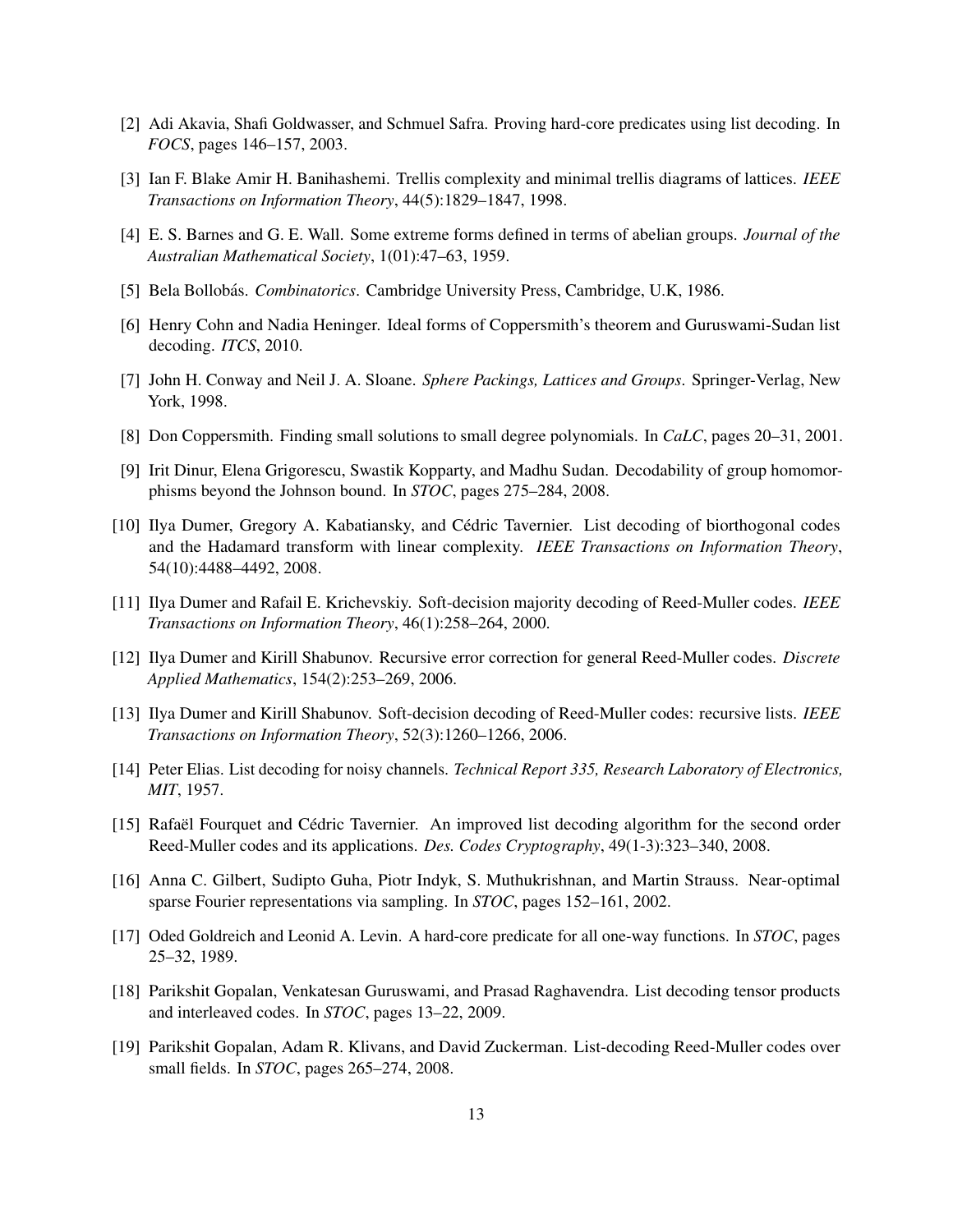- <span id="page-14-0"></span>[20] Elena Grigorescu and Chris Peikert. List decoding Barnes-Wall lattices. In *IEEE Conference on Computational Complexity*, pages 316–325, 2012.
- <span id="page-14-6"></span>[21] Venkatesan Guruswami. *List Decoding of Error-Correcting Codes (Winning Thesis of the 2002 ACM Doctoral Dissertation Competition)*, volume 3282 of *Lecture Notes in Computer Science*. Springer, 2004.
- <span id="page-14-7"></span>[22] Venkatesan Guruswami. Algorithmic results in list decoding. *Foundations and Trends in Theoretical Computer Science*, 2(2), 2006.
- <span id="page-14-8"></span>[23] Venkatesan Guruswami. Bridging Shannon and Hamming: List error-correction with optimal rate, 2010. ICM Invited Survey.
- <span id="page-14-4"></span>[24] Venkatesan Guruswami and Atri Rudra. Explicit capacity-achieving list-decodable codes. In *STOC*, pages 1–10, 2006.
- <span id="page-14-1"></span>[25] Venkatesan Guruswami and Madhu Sudan. Improved decoding of Reed-Solomon and algebraicgeometric codes. *IEEE Transactions on Information Theory*, 45:1757–1767, 1999. Preliminary version appeared in Proc. of FOCS 1998.
- <span id="page-14-13"></span>[26] Venkatesan Guruswami and Madhu Sudan. Extensions to the Johnson bound. Manuscript, February 2001. Available from <http://people.csail.mit.edu/madhu/papers/johnson.ps>.
- <span id="page-14-3"></span>[27] Venkatesan Guruswami, Christopher Umans, and Salil P. Vadhan. Unbalanced expanders and randomness extractors from Parvaresh-Vardy codes. *J. ACM*, 56(4), 2009.
- <span id="page-14-9"></span>[28] G. David Forney Jr. Coset codes-II: Binary lattices and related codes. *IEEE Transactions on Information Theory*, 34(5):1152–1187, 1988.
- <span id="page-14-10"></span>[29] G. David Forney Jr. and Alexander Vardy. Generalized minimum-distance decoding of Euclidean-space codes and lattices. *IEEE Transactions on Information Theory*, 42(6):1992–2026, 1996.
- <span id="page-14-5"></span>[30] Tali Kaufman, Shachar Lovett, and Ely Porat. Weight distribution and list-decoding size of Reed-Muller codes. In *ICS*, pages 422–433, 2010.
- <span id="page-14-2"></span>[31] Eyal Kushilevitz and Yishay Mansour. Learning decision trees using the Fourier spectrum. *SICOMP: SIAM Journal on Computing*, 22, 1993.
- <span id="page-14-15"></span>[32] Florence J. MacWilliams and Neil J. A. Sloane. *The Theory of Error-Correcting Codes*. Elsevier/North-Holland, Amsterdam, 1981.
- <span id="page-14-14"></span>[33] Daniele Micciancio and Shafi Goldwasser. *Complexity of Lattice Problems: a cryptographic perspective*, volume 671 of *The Kluwer International Series in Engineering and Computer Science*. Kluwer Academic Publishers, Boston, Massachusetts, March 2002.
- <span id="page-14-12"></span>[34] Daniele Micciancio and Antonio Nicolosi. Efficient bounded distance decoder for Barnes-Wall lattices. In *IEEE ISIT*, 2008.
- <span id="page-14-11"></span>[35] D. E. Muller. Application of Boolean algebra to switching circuit design and to error detection. *IEEE Transactions on Computers*, 3:6–12, 1954.